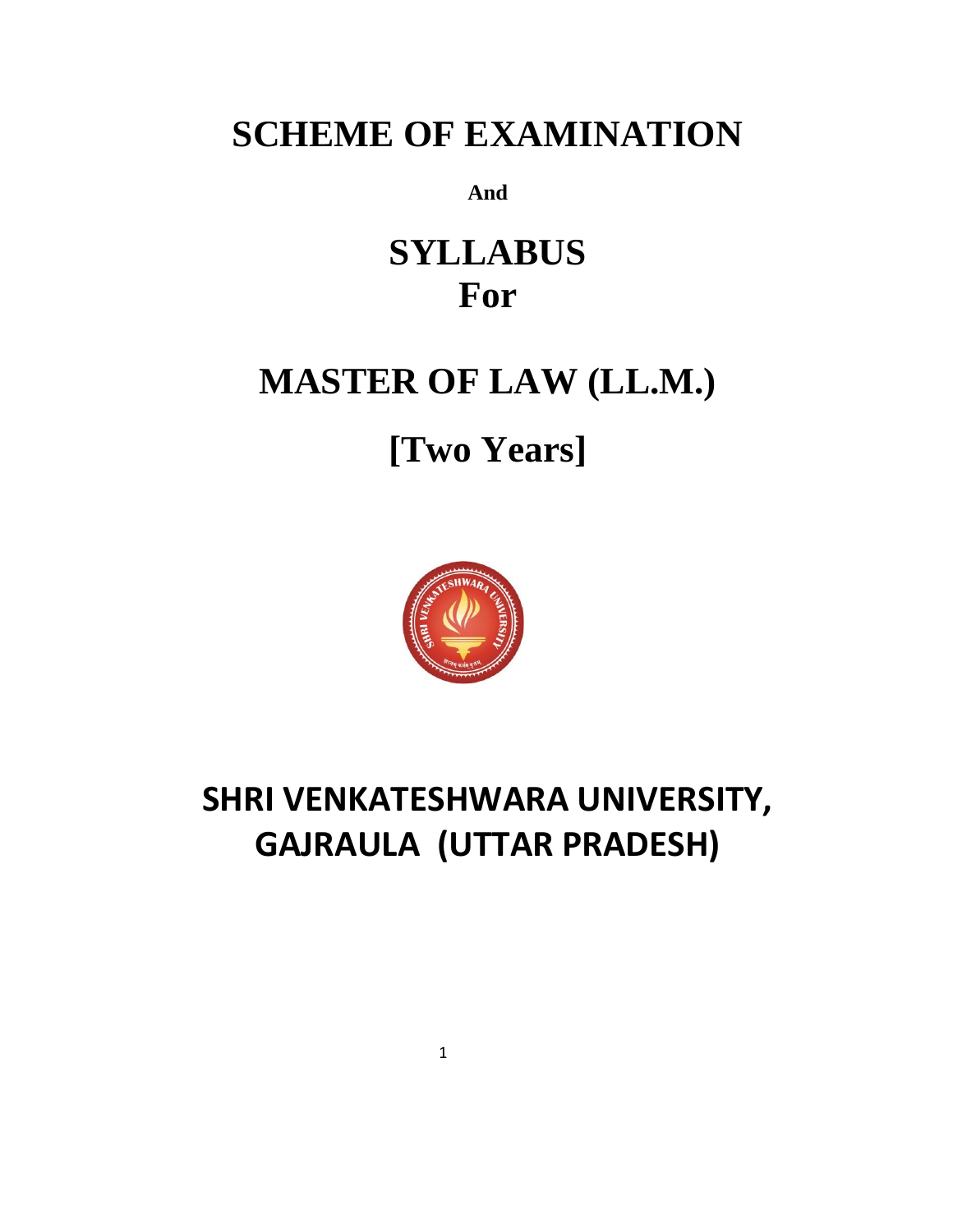## **SHRI VENKATESHWARA UNIVERSITY LL.M. 2 YEAR (FOUR SEMESTER) COURSE SYLLABUS**

### • **(w.e.f. : 2018 – 19 Session)**

### **SCHEME OF EXAMINATION**

The Syllabus of LL.M. 2 Year (Four Semester) as following:-

#### **SEMESTER – I (Compulsory Papers): (Total: 400 Marks)**

| Paper       | <b>Title of the Paper</b>                               | Paper Max. |                     | <b>Periods</b> |  | <b>Credits</b> |
|-------------|---------------------------------------------------------|------------|---------------------|----------------|--|----------------|
| No.         |                                                         |            | <b>Code Marks L</b> |                |  |                |
|             | Indian Constitutional Law $-I$ (Fundamental Rights)     | $L-101$    | 100                 | 4              |  |                |
| $\mathbf H$ | Jurisprudence– I (Theories of Law)                      | $L-102$    | <b>100</b>          | $\overline{4}$ |  |                |
| Ш           | Legislative Oughts, Interpretation and Judicial Process | $L-103$    | <b>100</b>          | 4              |  |                |
| IV          | <b>Legal Education and Research Methodology</b>         | $L-104$    | 100                 | 4              |  |                |
|             | Total                                                   |            |                     |                |  | 16             |

#### **SEMESTER – II (Compulsory Papers): (Total 400Marks)**

|              |                                        |              |                   |                |  |  | <b>Credits</b> |
|--------------|----------------------------------------|--------------|-------------------|----------------|--|--|----------------|
| Paper        | <b>Title of the Paper</b>              | <b>Paper</b> | Max.              | <b>Periods</b> |  |  |                |
| No.          |                                        |              | <b>Code Marks</b> |                |  |  |                |
|              | Indian Constitutional Law $-$ II       | $L-201$      | <b>100</b>        | 4              |  |  |                |
| $\mathbf{I}$ | Jurisprudence– II (Legal Concepts)     | $L-202$ 100  |                   |                |  |  |                |
| III          | Law And Social Transformation In India | $L-203$ 100  |                   | 4              |  |  |                |
| IV           | Human Rights                           | $L-204$ 100  |                   | 4              |  |  |                |
|              |                                        |              |                   |                |  |  |                |
|              | Total                                  |              |                   | 16             |  |  | 16             |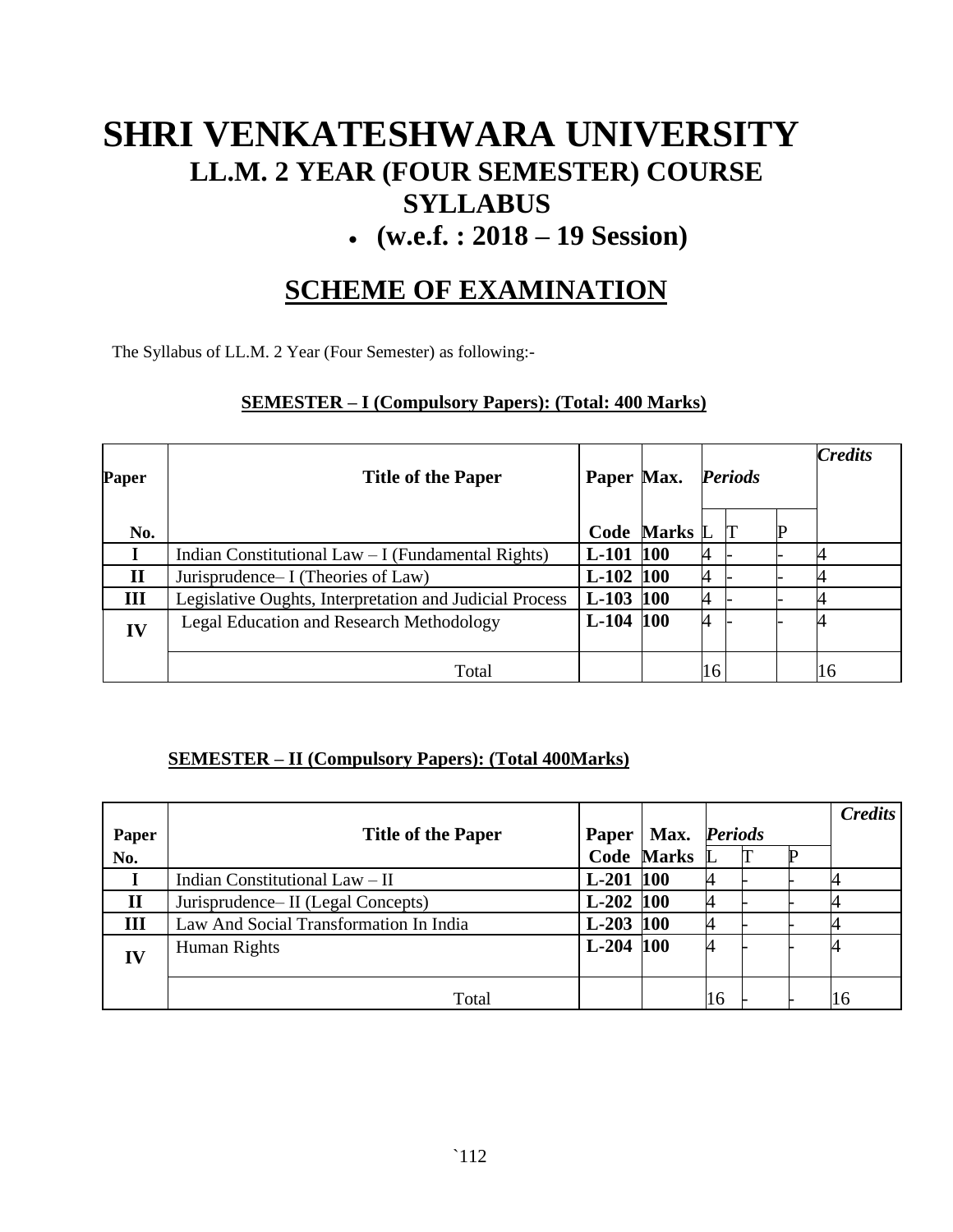#### **Note : SEMESTER – III & IV ( Papers Based on Optional Groups)**

❖ Three will be **Three (03) Law Group Courses in Semester III & IV**. The Student has to opt **any one Law Group** in LL.M. IIIrd and IV Semester. **Once a group opted by the student in** 

**LL.M. III Semester, he/she cannot change the Group in LL.M. IV Semester** *i.e.* **they shall keep the same Group with them.** All the Theory Paper of LL.M. IIIrd and IVth Semester will carry Maximum **100 Marks.**

- ❖ The Student has to appear in **FOUR Theory Papers in LL.M. IIIrd** Semester. Each Theory Paper will carry **100 Marks**.
	- ❖ The Student will **start writing a Dissertation in LL.M. III Semester** on the topic **(Any topic pertaining to Law and the Society)** of his choice **with prior consent of his / her Guide / Supervisor**. It will be submitted by the students latest by **one month (30 days)** from the date of **last theory paper of LL.M. IVth Semester examination**. The Dissertation will carry **100 Marks.**
- ❖ The Student has to appear in **TWO Theory Papers in LL.M. IVth Semester**. **The Subject Group will be same as it was taken in Semester III by the student.** Each Theory Paper will carry **100 Marks.**
- ❖ The Student will appear in **Viva-voce examination** in LL.M. IVth Semester which will carry **100 Marks.**
- ❖ **LL.M. Semester III & IV Law Groups are as under :**
- **GROUP (A) : Constitutional And Administrative Law Group**

#### **OR**

• **GROUP (B) : Business Law Group** 

#### **OR**

• **GROUP (C) : Torts And Criminal Law Group**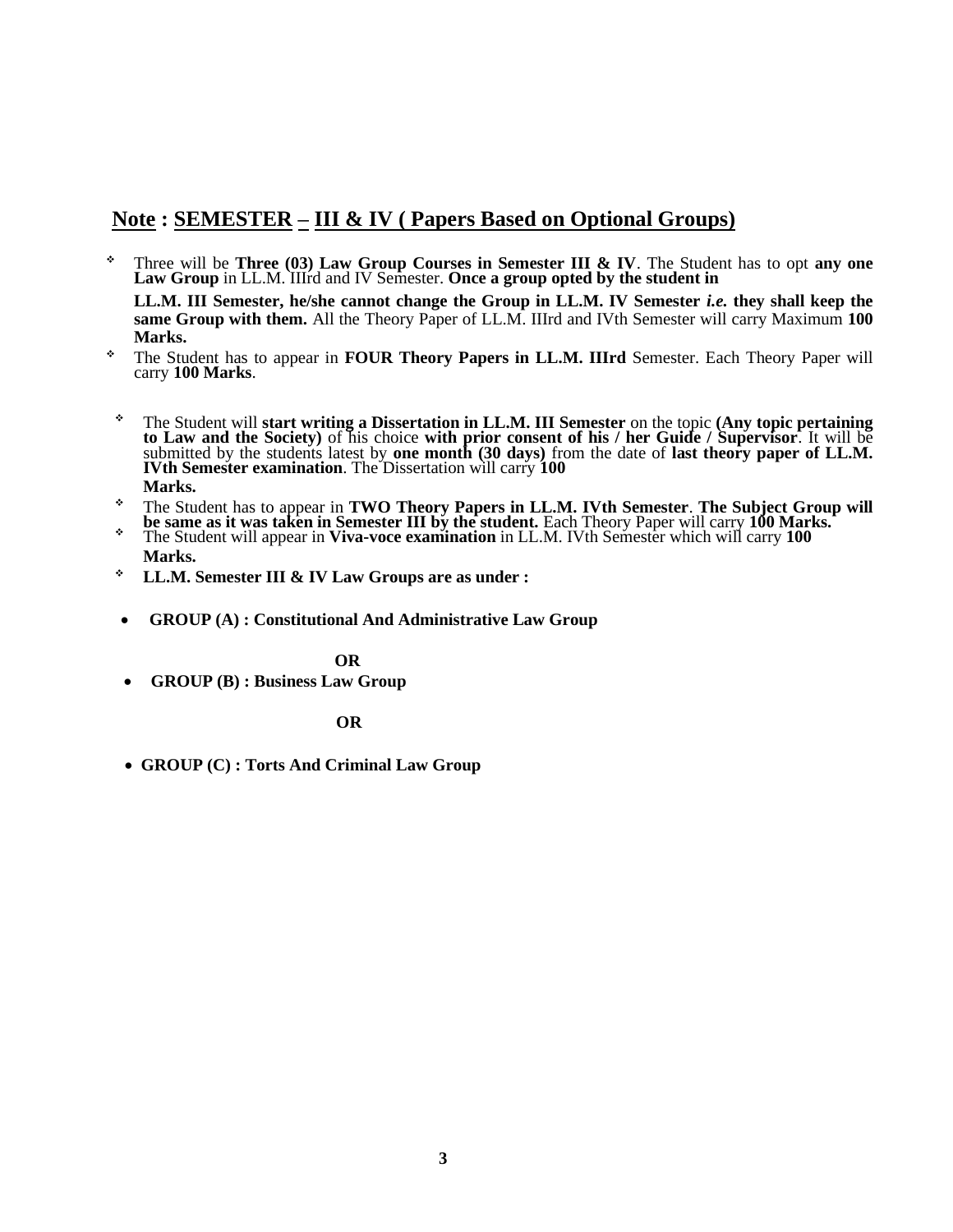### **SEMESTER – III**

#### **SEMESTER – III [GROUP (A) : Constitutional And Administrative Law Group] : (Total : 400 Marks)**

| Paper | <b>Title of the Paper</b>                                                                         | Paper   | Max.         |                | <b>Periods</b> | <b>Credits</b> |
|-------|---------------------------------------------------------------------------------------------------|---------|--------------|----------------|----------------|----------------|
| No.   |                                                                                                   | Code    | <b>Marks</b> |                |                |                |
|       | Constitutionalism And Constitutional Development in India                                         | $L-301$ | 100          | 4              |                |                |
| П     | Comparative And Cooperative Federalism (India,<br>America And Australia)                          | $L-302$ | <b>100</b>   | 4              |                |                |
| Ш     | Civil And Political Rights: Comparative Study of Select<br>Constitutions<br>(India, USA and U.K.) | $L-303$ | 100          | 4              |                |                |
| IV    | <b>Local Self Government Law</b>                                                                  | $L-304$ | 100          | $\overline{4}$ |                | 4              |
|       | Total                                                                                             |         |              | 16             |                | 16             |

#### **SEMESTER – III [GROUP (B) : Business Law Group] : (Total : 400 Marks)**

| Paper        | <b>Title of the Paper</b>                                                   | Paper Max. |                     | <b>Periods</b> |  | <b>Credits</b> |
|--------------|-----------------------------------------------------------------------------|------------|---------------------|----------------|--|----------------|
| No.          |                                                                             |            | <b>Code Marks L</b> |                |  |                |
|              | Contract – I (General Principles of Contract)                               | L-305 100  |                     | 4              |  |                |
| $\mathbf{I}$ | Contract – II (Specific Contract, Sales of Goods And Law of<br>Partnership) | L-306 100  |                     | 4              |  | 4              |
| Ш            | Company Law                                                                 | L-307 100  |                     | 4              |  |                |
| IV           | <b>Banking Law</b>                                                          | L-308 100  |                     | 4              |  |                |
|              | Total                                                                       |            |                     | 16             |  | 16             |

#### **SEMESTER – III [GROUP (C) : Torts And Criminal Law Group] : (Total : 400 Marks)**

| Paper        | <b>Title of the Paper</b>              | Paper   | Max.    | <b>Periods</b> |  |    | <b>Credits</b> |
|--------------|----------------------------------------|---------|---------|----------------|--|----|----------------|
| No.          |                                        | Code    | Marks L |                |  | IP |                |
|              | History and Principles of Criminal Law | L-309   | 100     |                |  |    |                |
| $\mathbf{I}$ | Penology And Treatment of Offenders    | $L-310$ | 100     |                |  |    |                |
| Ш            | Privileged Class Deviance              | L-311   | 100     |                |  |    |                |
| TV           | Police And The Criminal Justice        | L-312   | 100     |                |  |    |                |
|              | Total                                  |         |         | 16             |  |    |                |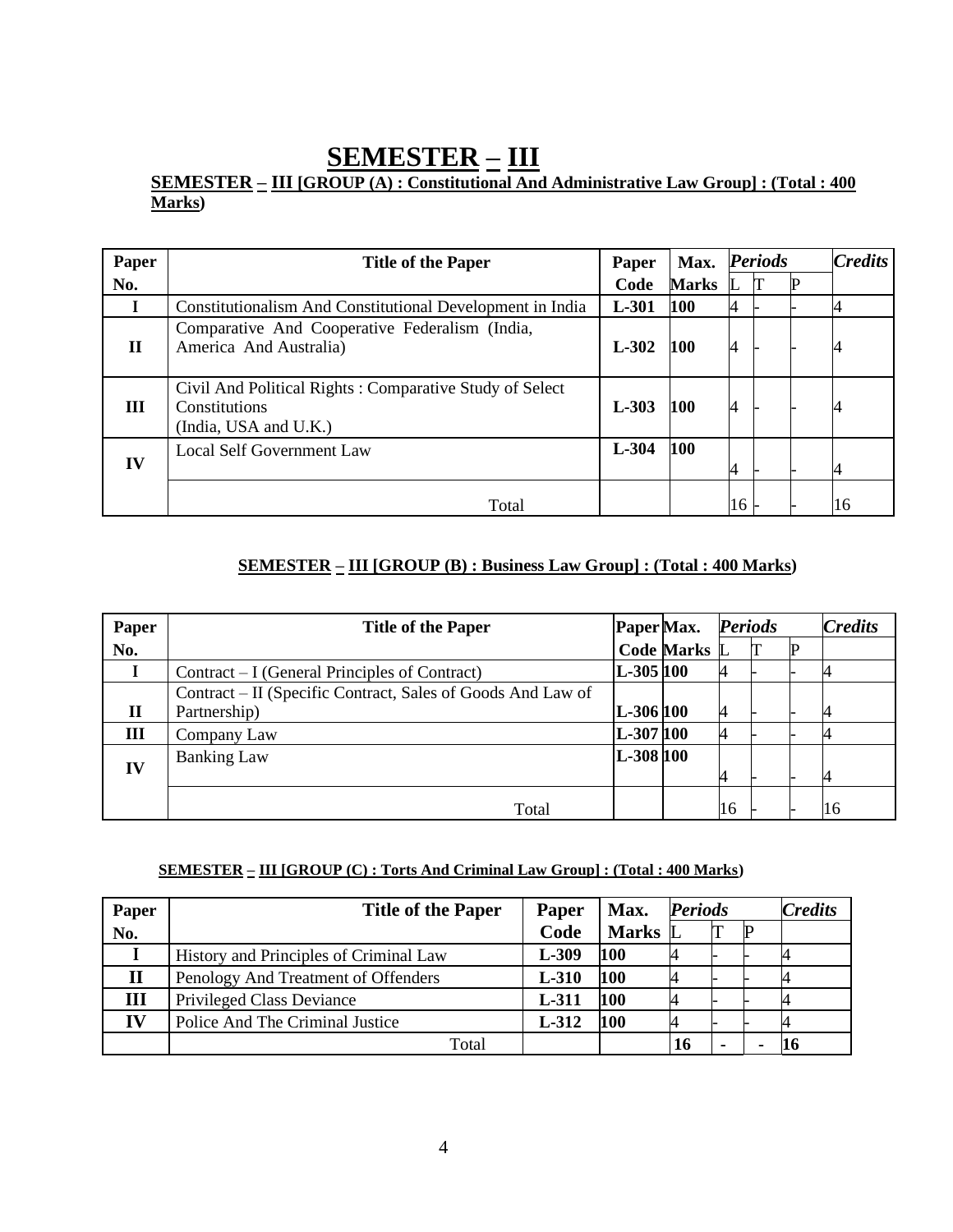## **SEMESTER – IV**

#### **SEMESTER – IV [GROUP (A) : Constitutional And Administrative Law Group](Total : 400 Marks)**

|       |                                                   |         |              | <b>Periods</b> |  |  |                |
|-------|---------------------------------------------------|---------|--------------|----------------|--|--|----------------|
| Paper | <b>Title of the Paper</b>                         | Paper   | Max.         |                |  |  |                |
| No.   |                                                   | Code    | <b>Marks</b> |                |  |  | <b>Credits</b> |
|       | Administrative Law of India - I                   | $L-401$ | 100          |                |  |  |                |
| П     | Administrative Law of India - II                  | $L-402$ | 100          |                |  |  |                |
| Ш     | <b>Dissertation (Compulsory for all Students)</b> | $L-407$ | 100          |                |  |  |                |
| IV    | Viva-voce                                         | $L-408$ | 100          |                |  |  |                |
|       | <b>Total</b>                                      |         |              |                |  |  | 26             |
|       |                                                   |         |              |                |  |  |                |

#### **SEMESTER – IV [GROUP (B) : Business Law Group: (Total : 400 Marks)**

| Paper | <b>Title of the Paper</b>                         | Paper   | Max.         | <b>Periods</b> |  |  |                |
|-------|---------------------------------------------------|---------|--------------|----------------|--|--|----------------|
|       |                                                   |         |              |                |  |  | <b>Credits</b> |
| No.   |                                                   | Code    | <b>Marks</b> |                |  |  |                |
|       | Insurance Law                                     | $L-403$ | 100          |                |  |  |                |
| П     | <b>International Trade Law</b>                    | L-404   | 100          |                |  |  |                |
| Ш     | <b>Dissertation (Compulsory for all Students)</b> | $L-407$ | 100          |                |  |  |                |
| IV    | Viva-voce                                         | L-408   | 100          |                |  |  |                |
|       |                                                   |         |              |                |  |  | 26             |
|       | <b>Total</b>                                      |         |              |                |  |  |                |

#### **SEMESTER – IV [GROUP (C) : Torts And Criminal Law Group] : (Total : 400 Marks)**

| Paper        | <b>Title of the Paper</b>                         | Paper   | Max.         | <b>Periods</b> |  |                |
|--------------|---------------------------------------------------|---------|--------------|----------------|--|----------------|
|              |                                                   |         |              |                |  | <b>Credits</b> |
| No.          |                                                   | Code    | <b>Marks</b> |                |  |                |
|              | Development of Law of Torts And General Torts     | $L-405$ | 100          |                |  |                |
| $\mathbf{I}$ | Specific Tort                                     | $L-406$ | 100          |                |  |                |
| Ш            | <b>Dissertation (Compulsory for all Students)</b> | $L-407$ | 100          |                |  | 12             |
| IV           | <b>Viva-voce</b>                                  | L-408   | 100          |                |  |                |
|              |                                                   |         |              |                |  |                |
|              | <b>Total</b>                                      |         |              | O              |  | 26             |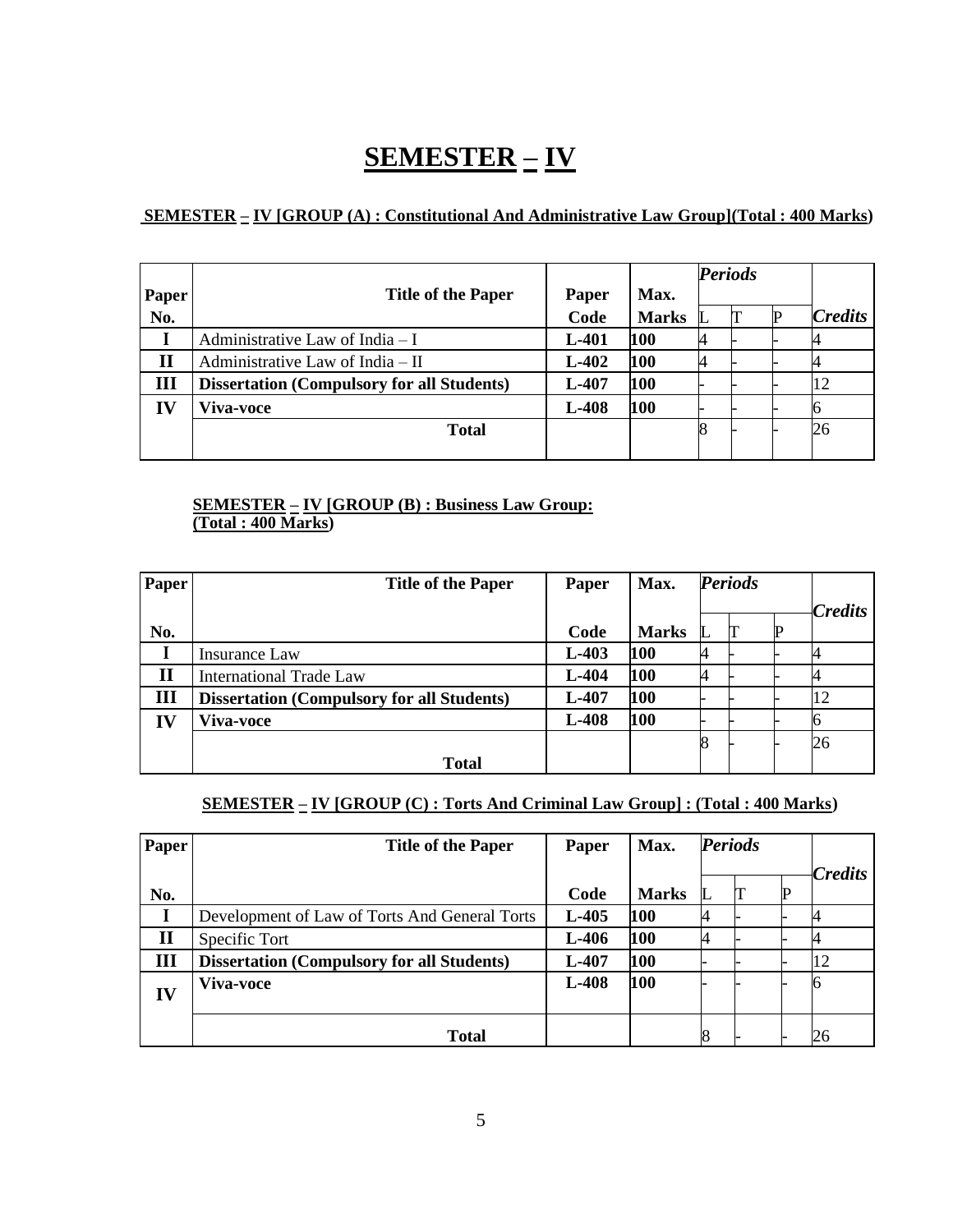# LL.M. Ist SEMESTER (COMPULSORY PAPERS)

❖ **The Student has to appear in FOUR Theory Papers in LL.M. Ist Semester. Each Theory Paper will carry 100 Marks.** 

#### **PAPER – I CONSTITUTIONAL LAW OF INDIA - I (Fundamental Rights) (Paper Code : L-101)**

- 1. **Concept of State :** Constitutional And Judicial Approach of State (Article 12)
- 2. **Right to Equality**: Scope of the right to Equality. New approach of Article 14. Equality of opportunity in matters of public employment and in admission to educational institutions.
- 3. **Freedom of Speech and Expression**: The area of freedom and its limitation. Freedom of Press and challenges of new scientific development.
- 4. **Emerging regime of new Fundamental Rights**: The changing dimension of right to life and Personal Liberty. Reading Directive Principles and Fundamental Duties into Fundamental rights.
- 5. **Right to Freedom of Religion(Article 25 – 28)**: The scope of the freedom and the State Control. Secularism and religious fanatism.
- 6. **Minorities Rights (Articles 29 & 30):** Constitutional And Judicial Approach.
- 7. **Right to Remedy:** Constitutional and Judicial Approach.
- 8. Relationship Between Fundamental Rights And Directive Principles of State Policy.

#### **BOOKS RECOMMENDED**

Chander Pal, *Centre State Relations and Indian Cooperative Federalism.* Chander Pal, *State Autonomy in Indian Federation: Emerging Trends.* Hidayatullah M., *Constitutional Law of India.* Jain M.P., *Constitutional Law.*

Pandey J.N., *Constitutional Law of India.* Seervai H.M., *Constitutional Law of India.* Shukla V.N., *Constitutional Law of India.* Tope T.R., *Constitutional Law of India.*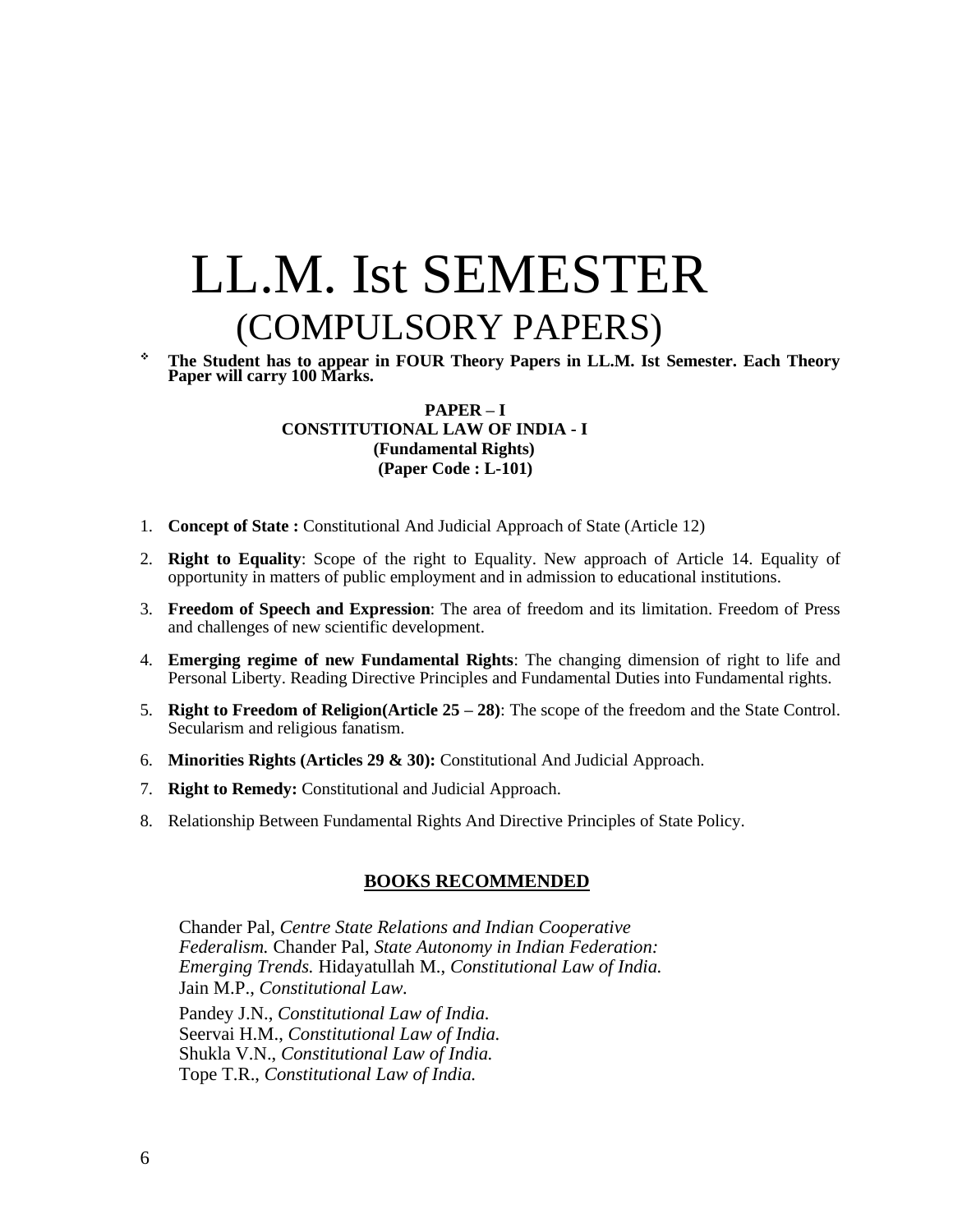#### **PAPER – II JURISPRUDENCE - I (Theories of Law) (Paper Code : L-102)**

The course shall comprise of the following :

- (3) **Introduction :** Definition, Nature and Scope of legal theory, Importance of the Study of legal theory.
- (4) **Analytical School:** Analytical Positivism John Austin, Kelsen, And H.L.A. Hart.
- (3) **Historical School:** Savigny's Theory of Volk-geist, and Maine's Theory of Status to Contract.
- (4) **Natural Law School:** Classical Natural Law, Revival of Natural Law: Rudolf Stammler and Kohler.
- (5) **Sociological School :**Background and Characteristics, Dean Roscoe Pound's theory of Social Engineering, Digits Doctrine of Social Solidarity.
- (6) American Realist School
- (7) Relationship between Law and Morality : Hart and Fuller Controversy.
- (8) **Economic Approach of Law:** Marxist Theory of Law.

#### **BOOKS RECOMMENDED**

Bodenheilmer : *Jurisprudence.* Dias, *Jurisprudence.* Friedman, *Law in Changing Society.* Llyoyd, *Introduction of Jurisprudence.* Mahajan V.D., *Jurisprudence*. Paton : *Jurisprudence.* Salmond : *Jurisprudence.*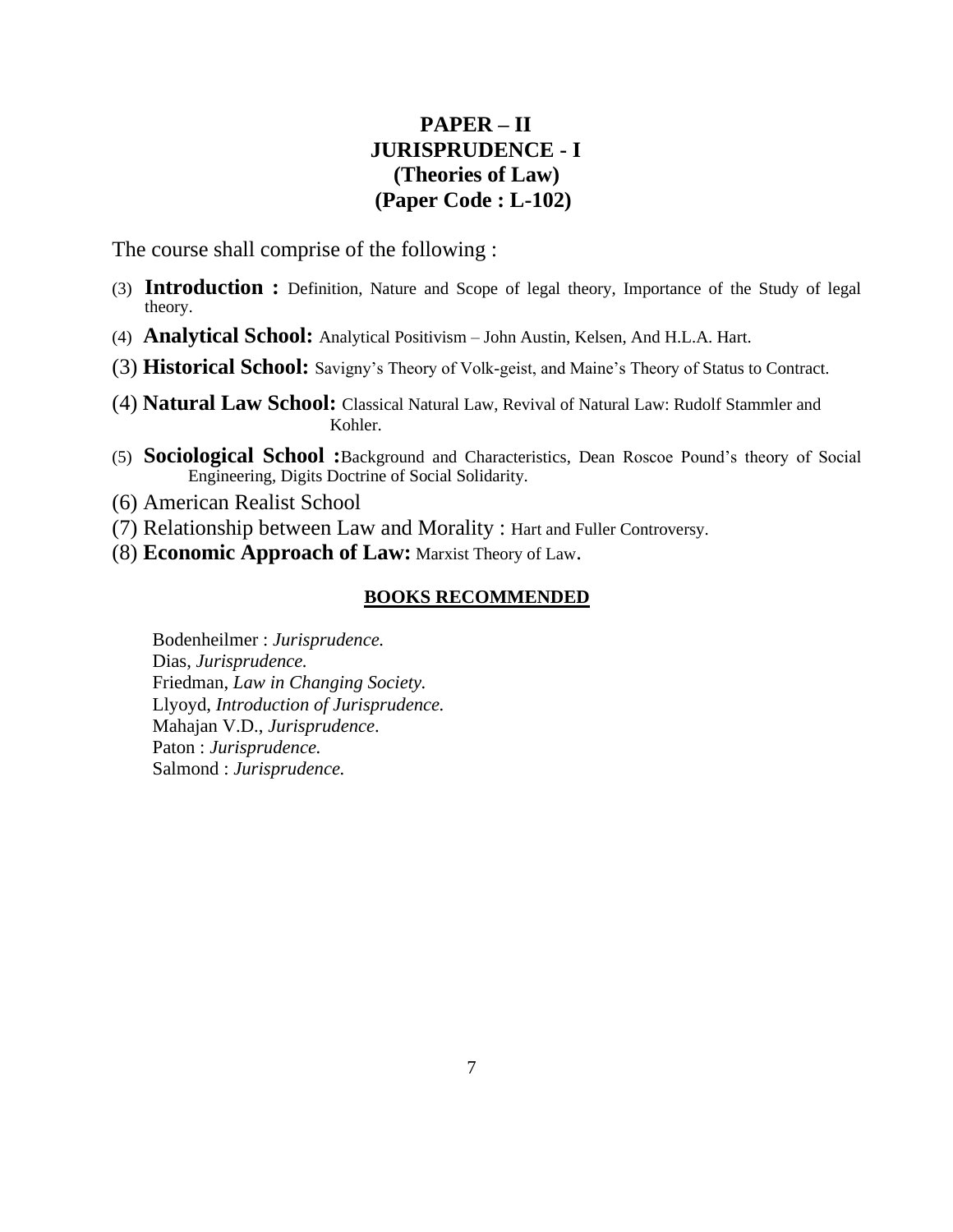#### **PAPER – III LEGISLATIVE OUGHTS, INTERPRETATION AND JUDICIAL PROCESS (Paper Code : L-103)**

1. **Principles of Legislation:** Bentham's Theory of Utility and its Relevance, Relationship of Law and Public Opinion.

2. **Interpretation:** Meaning, Purpose, Main Rules of Interpretation, Subsidiary Rules of Interpretation, External and Internal Rules of Interpretation, Interpretation of the Constitution and Penal statutes

#### 3. **Judicial Process:**

- (a) The concept of justice and relation between Law and Justice. the concept of 'Dharma' in Indian thought. 'Dharma' as the foundation of legal ordering. Various theories of justice in the Western thought.
- (b) The nature of Judicial Process. Judicial process as an instrument of social ordering. Judicial process and creativity in law. The tools and techniques of judicial creativity and precedents.
- (c) Judicial Process in India. Indian debate on the role of judges and on the notion of judicial review. Danger signals and New challenges before the Indian Judiciary.
- (d) Independence of judiciary and the nature of judicial process. Provisions of the Indian Constitution guaranteeing Independence of judiciary. Attitude of confrontation with the Legislature & Executive. Appointment & transfer of judges and its effect on independence of judiciary.
- (e) Judicial Activism and Constitutional obligations of the court. Evolution of the concept. Reasons in defense of judicial activism. Constitution of India and judicial activism. Role played by the Supreme Court of India. The tools and techniques of the judicial activism. Need for care and caution.
- (f) Decision making in the Supreme Court of India: Nature of participation- Dissent, concurrence, unanimity and voted with majority etc.

#### **BOOKS RECOMMENDED**

Bentham, *Theories Of Legislation.* Cardozo, *Nature of Judicial Process.* Craise W. F, *Statute Law.* Dicey, A.V*., Law and Public Openion.* Henry J. Abraham, *Judicial Process.* J. Swaroop, *Interpretation.* Maxwell, *Interpretation.*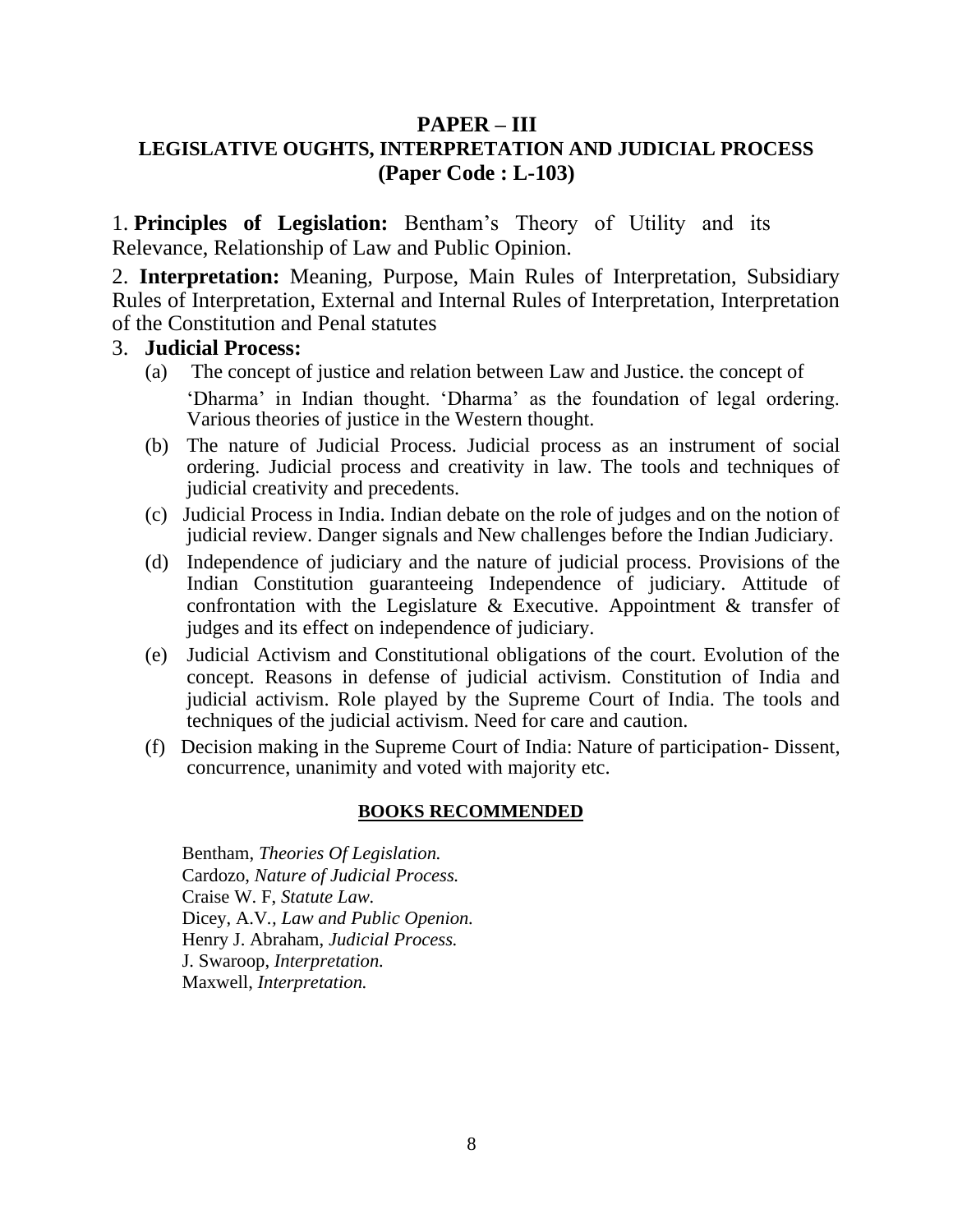#### **PAPER – IV LEGAL EDUCATION AND RESEARCH METHODOLOGY (Paper Code : L-104)**

#### • **LEGAL EDUCATION :**

- 1. Objectives of Legal Education
- 2. Lecture method of teaching Merits and demerits
- 3. Discussion method and Seminar method of teaching
- 4. Examination system and problems in evaluation.

#### • **RESEARCH METHODOLOGY**

- 5. **Introduction:** Legal Research Evolution, Changing Emphasis and Contemporary Trends in general and specific to India.
- 6. **Different Kinds of Legal Research:** Doctrinal, Non-Doctrinal/Empirical/Socio-Legal , Inter/Multidisciplinary, Historical.
- 7. **Research:** Meaning, Objectives, Motivations, Types and Significance, Method and Methodology, Scientific Method, Research Process.
- 8. **Formulating Research Problem:** Literature Review, Hypothesis, Research Design.
- 9. **Sampling Procedures:** Probability and Non-Probability Sampling.
- 10.**Quantitative Method:** Use of quantitative method of research, Types and Sources of Data – Primary and Secondary data, Data analysis for specific type of data, Observation, Interview, Questionnaire, Schedules, Case Study.
- 11.Organisation, Interpretation and Analysis of Data.
- 12.**Communication and Evaluation of Research :** Report writing and writing of research papers, Presentation of research proposals, Evaluation of Research Report, Oral and written presentation of research (abstracts / synopsis), How to write a Thesis, Use of Citations, Foot Notes, References, Bibliography, Indexes, Appendices etc.
- 13.**Tools of Legal Research:** Library, Books, Journals, Law Reports, Law Commission Reports, Legislative and Constitutional Assembly Reports, Computer/Internet.
- 14.**Legal Research and Law Reforms:** Role of Judges and Jurists, Recommendations of Commissions and Committees etc.

#### **BOOKS RECOMMENDED**

Black Thomas, *Understanding Social Science Research*. Bruce L. Berg, *Qualitative Research Methods For The Social Sciences.* C.R. Kothari, *Research Methodology: Methods and Techniques.* Engalhart Max D., *Methods of Educational Research.* Fern Edward F, *Advanced Focus Group Research.* Galtung Johan, *Theory and Methods of Social Research.* Kothari C.R., *Research Methodology- Methods and Techniques.* Verma S.K. & Wani (eds) M Afzal, *Legal Research and Methodology.*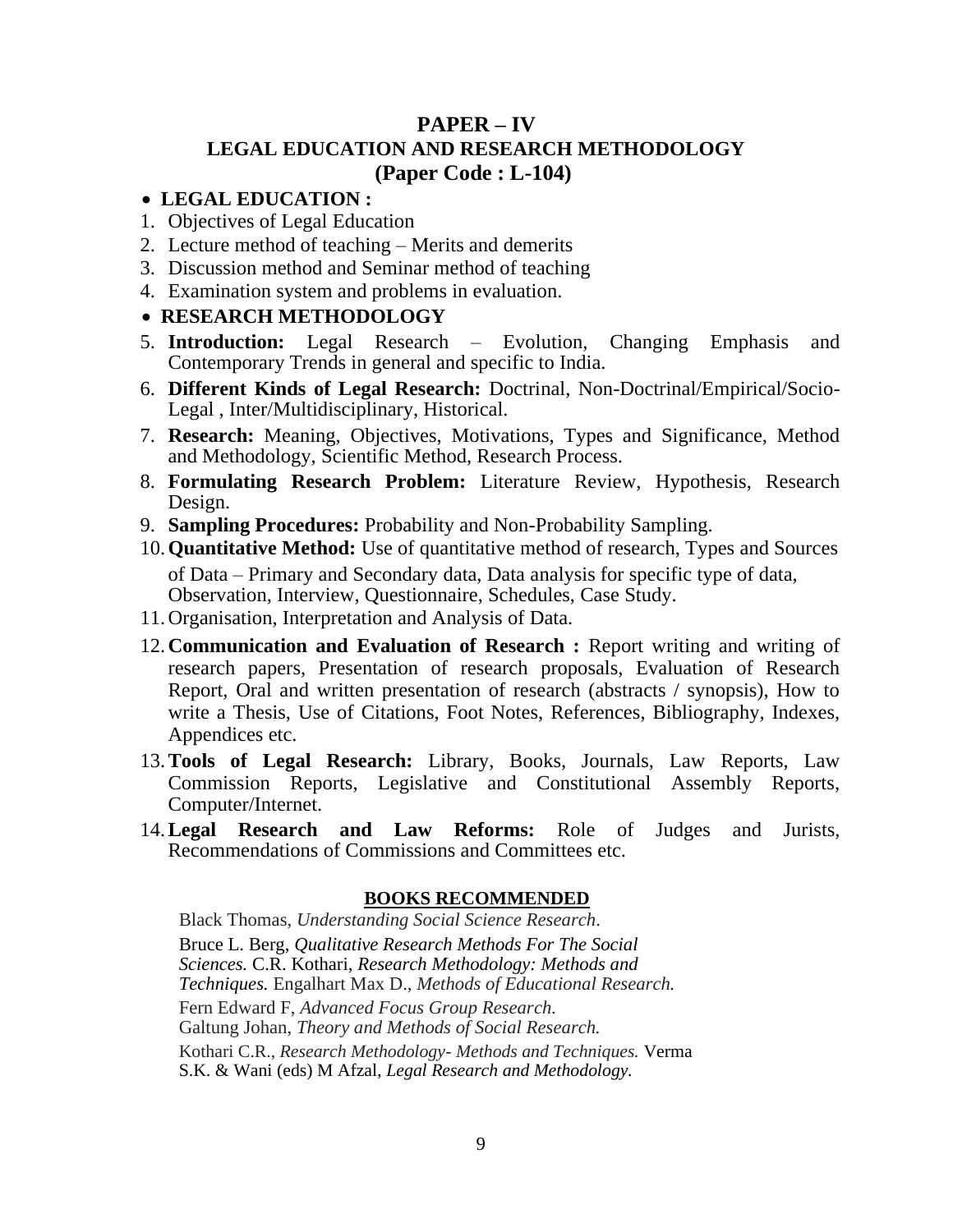# LL.M. IInd SEMESTER

## (COMPULSORY PAPERS)

**The Student has to appear in FOUR Theory Papers in LL.M. IInd Semester. Each Theory Paper will carry 100 Marks**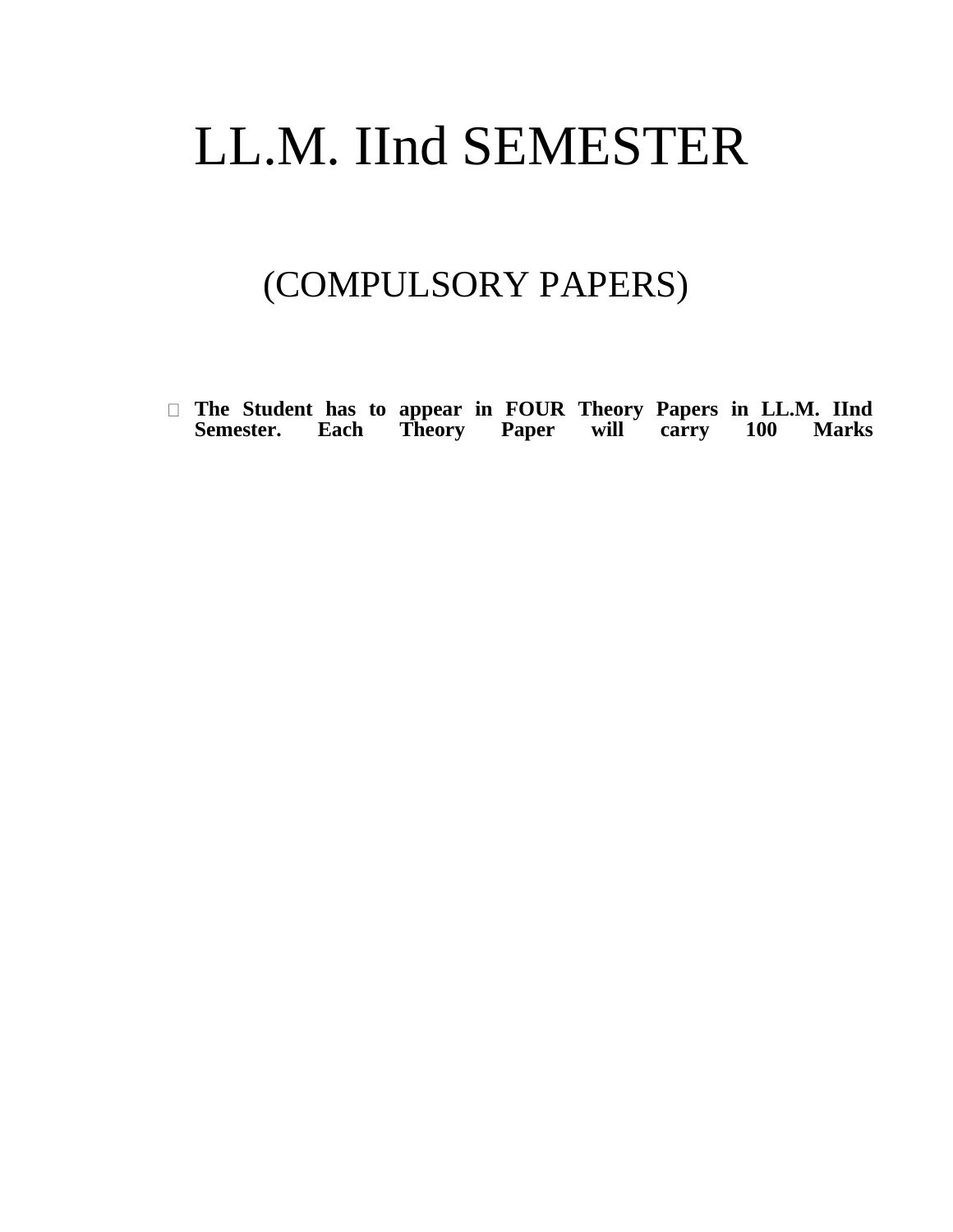#### **PAPER – I CONSTITUTIONAL LAW OF INDIA - II (Paper Code : L-201)**

- 1. **Indian Federalism**: Conceptual position of Federalism. Nature of the Indian Constitution. Cooperative Federalism. Relationship of trust and faith between center and state. Challenges before the Indian Federalism.
- 2. **Distribution of Legislative Powers**: The Scheme of the distribution of legislative powers in India the judicial approach and the present position. Recommendation of Sarkaria Commission & Venkatachaliah Commission.
- 3. **The Judiciary**: The Supreme Court of India. Jurisdiction and Powers. Its role as guardian of the Constitution, Independence of Judiciary.
- 4. **Tortious Liability of State** : Constitutional And Judicial Approach.
- 5. Freedom of Trade Commerce And Intercourse (Article 301 308)
- 6. Parliamentary Privileges.
- 7. Parliamentary Form of Government versus Presidential Form of Government.
- 8. **Emergency Provisions in Indian Constitution :** National And State Emergency
- 9. Amendment of the Constitution (Article 368).

#### **BOOKS RECOMMENDED**

Chander Pal, *Centre State Relations and Indian Cooperative Federalism.* Chander Pal, *State Autonomy in Indian Federation: Emerging Trends.* Hidayatullah M., *Constitutional Law of India.* Jain M.P., *Constitutional Law.* Pandey J.N., *Constitutional Law of India.* Seervai H.M., *Constitutional Law of India.* Shukla V.N., *Constitutional Law of India.* Tope T.R., *Constitutional Law of India.*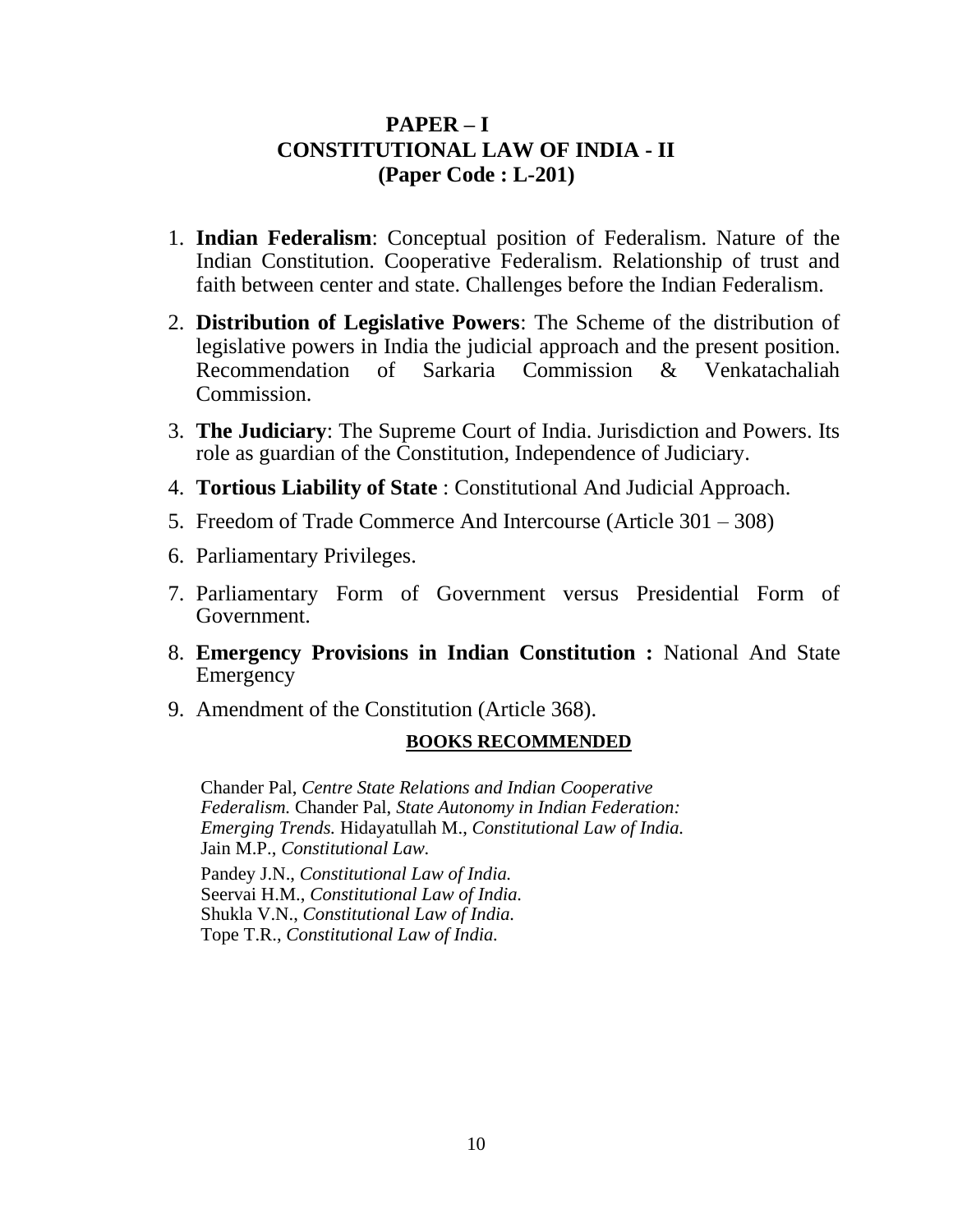#### **PAPER – II JURISPRUDENCE - II (Legal Concepts) (Paper Code : L-202)**

(1) **Legal Person :** (a) Nature and Concept, (b) Theories of Legal Personality

(2) **Legal Rights and Duties:** (a) Definition, Basis and Characteristics, (b) Kinds

of Legal Rights (c) Relationship between Rights and Duties.

(3) **Possession and Ownership :** (a) Possession in Fact and Possession in Law, (b) Relation between Possession and Ownership

(4) **Liability :** (a) Theory of Remedial Liability, (b) Theory of Penal Liability

(5) **Law and Justice :** (a) Concept of Justice, (b) Theories of Justice (c) Administration of Justice

(6) Theories of Possession

(7) **Sources of Law :** Custom, Precedent, and Legislation.

(8) Concept of State and Sovereignty.

#### **BOOKS RECOMMENDED**

Bodenheilmer : *Jurisprudence.* Dias, *Jurisprudence.* Friedman, *Law in Changing Society.* Llyoyd, *Introduction of Jurisprudence.* Mahajan V.D., *Jurisprudence*. Paton : *Jurisprudence.* Salmond : *Jurisprudence.*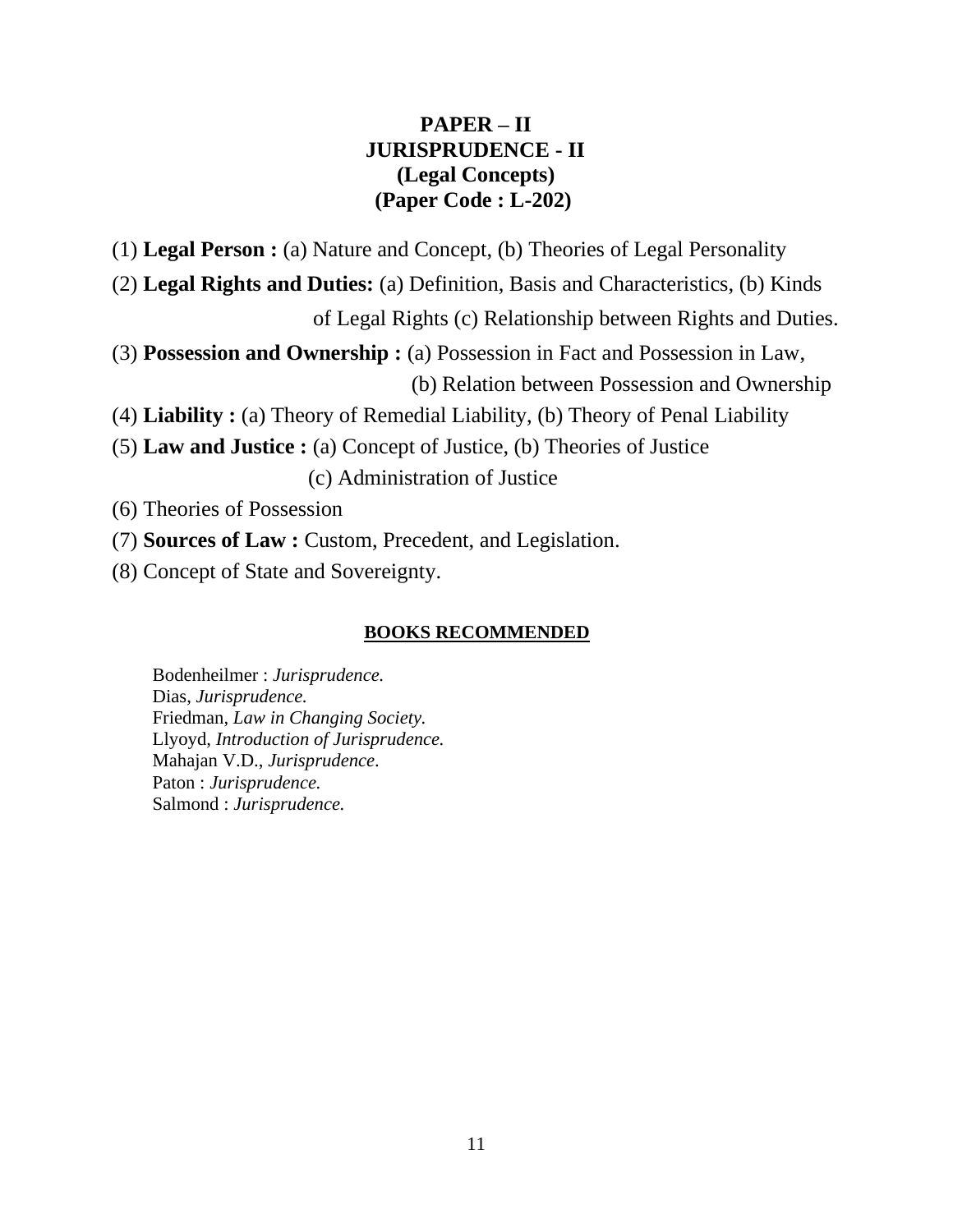#### **PAPER – III LAW AND SOCIAL TRANSFORMATION IN INDIA (Paper Code : L-203)**

- 1. Interaction of Law and Social Sciences
- 2. Impact of Social Development of Law
- 3. Law as an instrument of Social Change
- 4. Legal Idealism and the Sociological approach to Law
- 5. Social Morality and Legal Order
- 6. Role of Law, the individual and the welfare state
- 7. Role of Law and the function of lawyer
- 8. Social change through Judicial interpretation in India.
- 9. Economic, Social and Political Reforms and the Law: Modernization and the

Law.

#### **BOOKS RECOMMENDED**

Bhat P. Ishwara, *Law And Social Transformation.* Cardozo, *The Nature of Judicial Process.* Enbee, *Law, Social Transformation And Judicial Process in India- I.* Friedman, *Law And Changing Society.* Malik K.P. & Raval K.C. (Dr.), *Law And Social Transformation in India.* Mendelsohn Oliver, *Law And Social Transformation in India.*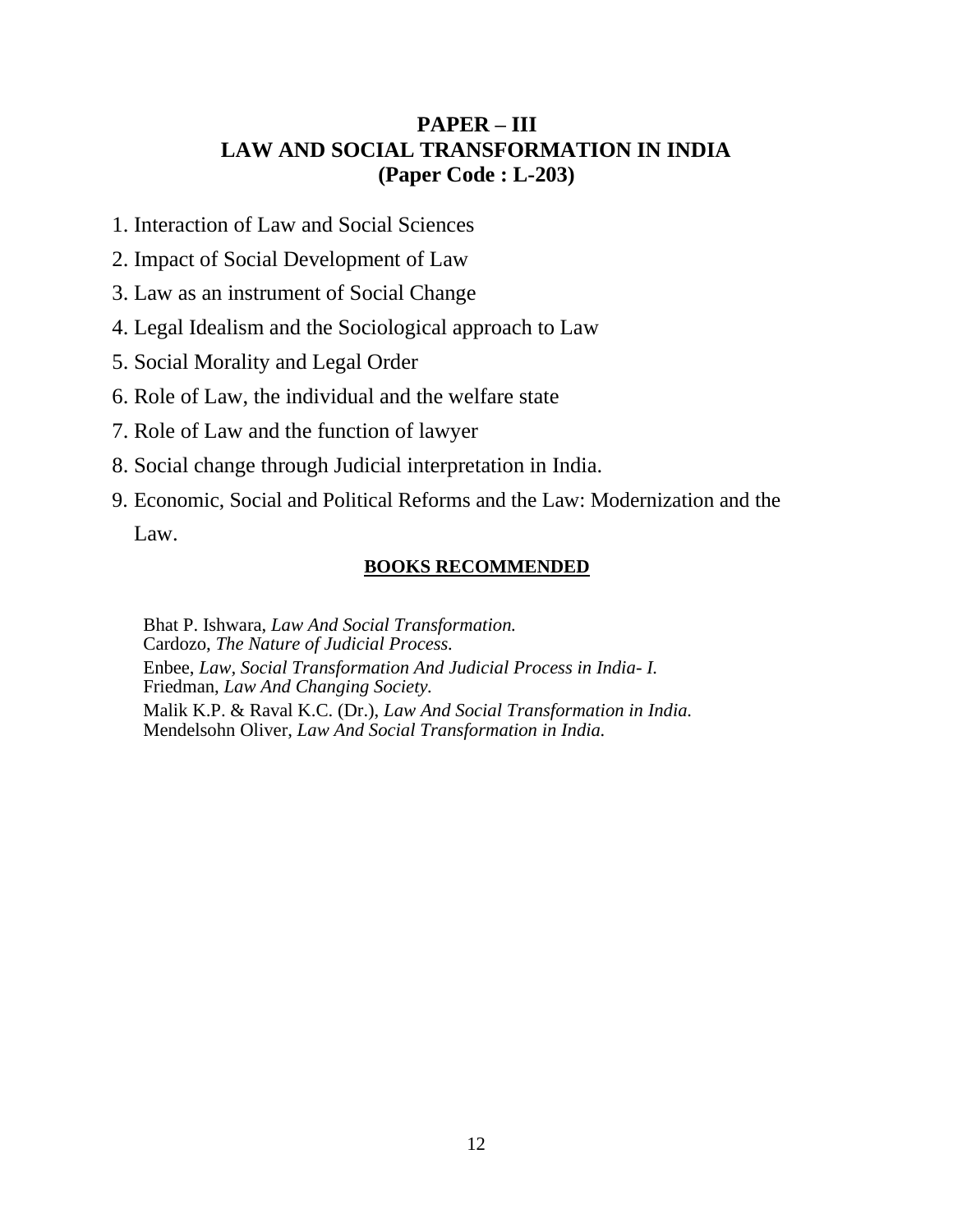#### **PAPER – IV HUMAN RIGHTS (Paper Code : L-204)**

- 1. Human Rights and the United Nations Charter:
	- (a) Normative and Institutional Framework of the UN
	- (b) Role of the permanent organs of the UN, Human Rights Commissions, UN High Commissioner for Human Rights
- 2. Universal Declaration on Human Rights:
	- (a) History of the Declaration
	- (b) Structure of the Declaration
	- (c) Legal Significance
- 3. International Covenants: ICCPR and ICESCR
	- (a) Nature and Characteristic
	- (b) Optional Protocols
- 4. Regional Instruments
	- (a) European Convention on Human Rights
	- (b) American Convention on Human Rights
	- (c) African Charter on Human and People's Rights
	- (d) Asia and Human Rights
- 5. Right to Life and Personal Liberty: Evolution of New Dimension of Human Rights Through Judicial Interpretation.
- 6. Implementation and Enforcement Mechanism of Human Rights in India. Remedies provided by the Judiciary and National Human Rights Commission.
- 7. Fundamental Duties. Article 51-A of the Constitution concept and need of Fundamental Duties. Enforcement and Effectuation of Fundamental Duties.
- 8. Emerging regime of new Human Rights in India. Taking guidance from Directive Principles of State Policy and Fundamental Duties. New Approach.

#### **BOOKS RECOMMENDED**

Agrawal H.O.,*Human Rights.* Basu D.D., *Human Rights in Constitutional Law.* Khera S.C., *Human Rights and United Nation.*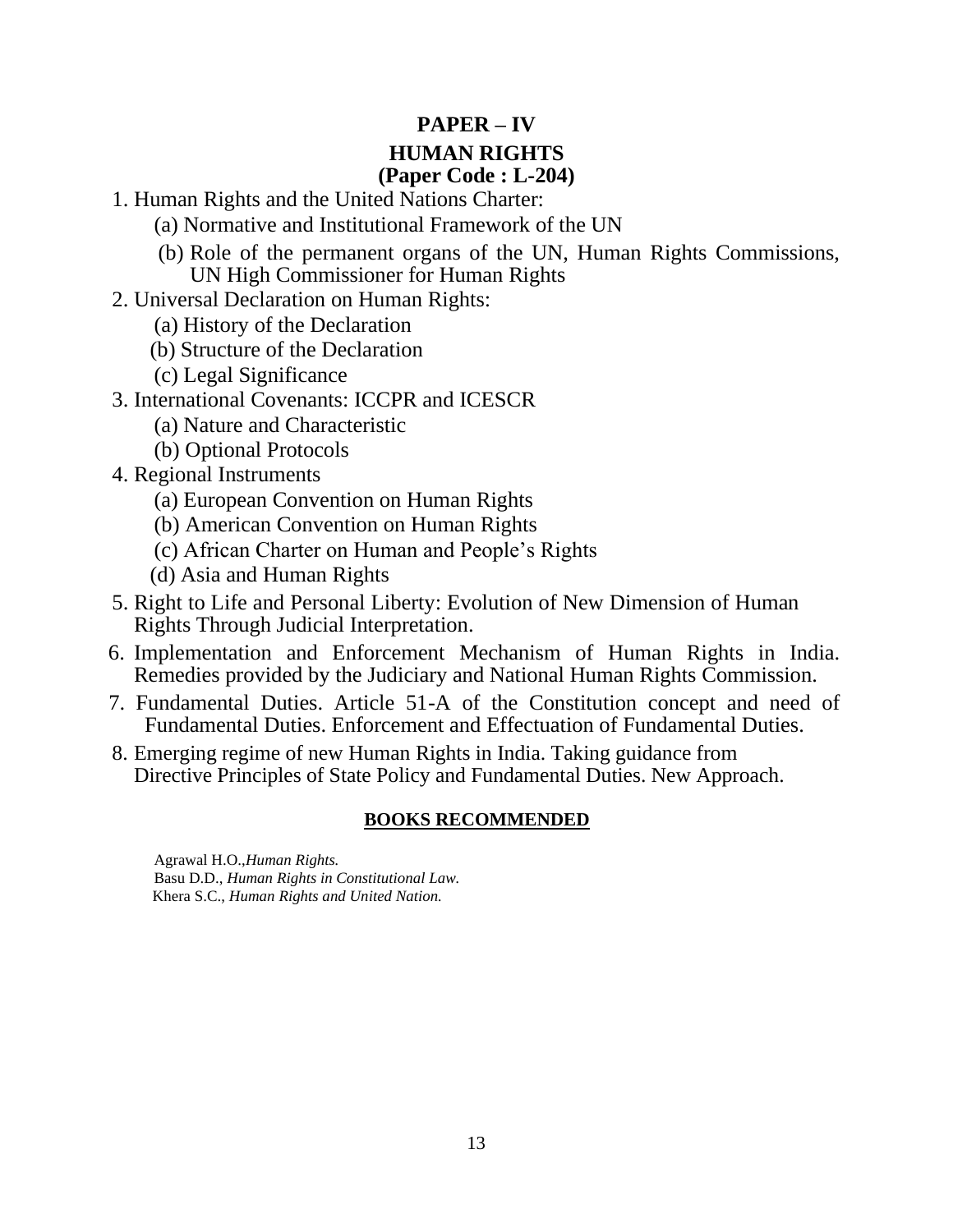## **LL.M. IIIrd & IVth SEMESTER (OPTIONAL GROUP PAPERS)**

**The Student has to opt any one Law Group among the following Law Groups in LL.M. IIIrd and Fourth Semester. Once a group opted by the student in LL.M. III Semester, he/she cannot change the Group in LL.M. IV Semester** *i.e.* **they shall keep the same Group with them. All the Theory Paper of LL.M. IIIrd and IVth Semester will carry Maximum 100 Marks.**

• **GROUP (A) : Constitutional And Administrative Law Group**

#### **OR**

• **GROUP (B) : Business Law Group**

#### **OR**

• **GROUP (C) : Torts And Criminal Law Group**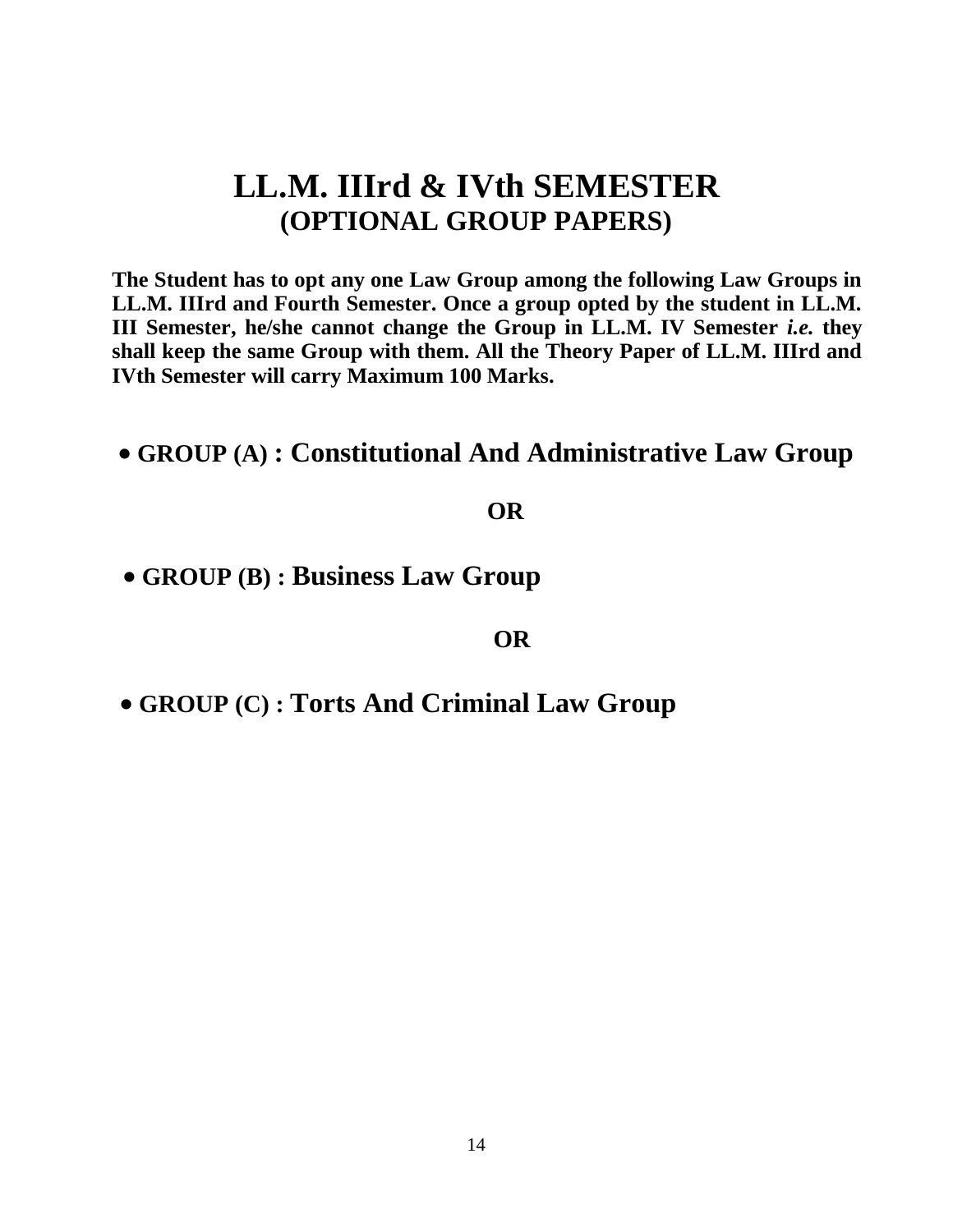# **IIIrd SEMESTER Syllabus**

### • **GROUP (A) : Constitutional And Administrative Law Group**

❖ **The Student has to appear in FOUR Theory Papers in LL.M. IIIrd Semester. Each Theory Paper will carry 100 Marks.** 

❖

**The Student will start writing a Dissertation on the topic of his choice (Any topic pertaining to Law and the Society) with prior consent of his / her Supervisor / Guide. It will be submitted by the students latest by one month (30 days) from the date of last theory paper of LL.M. IVth Semester examination.**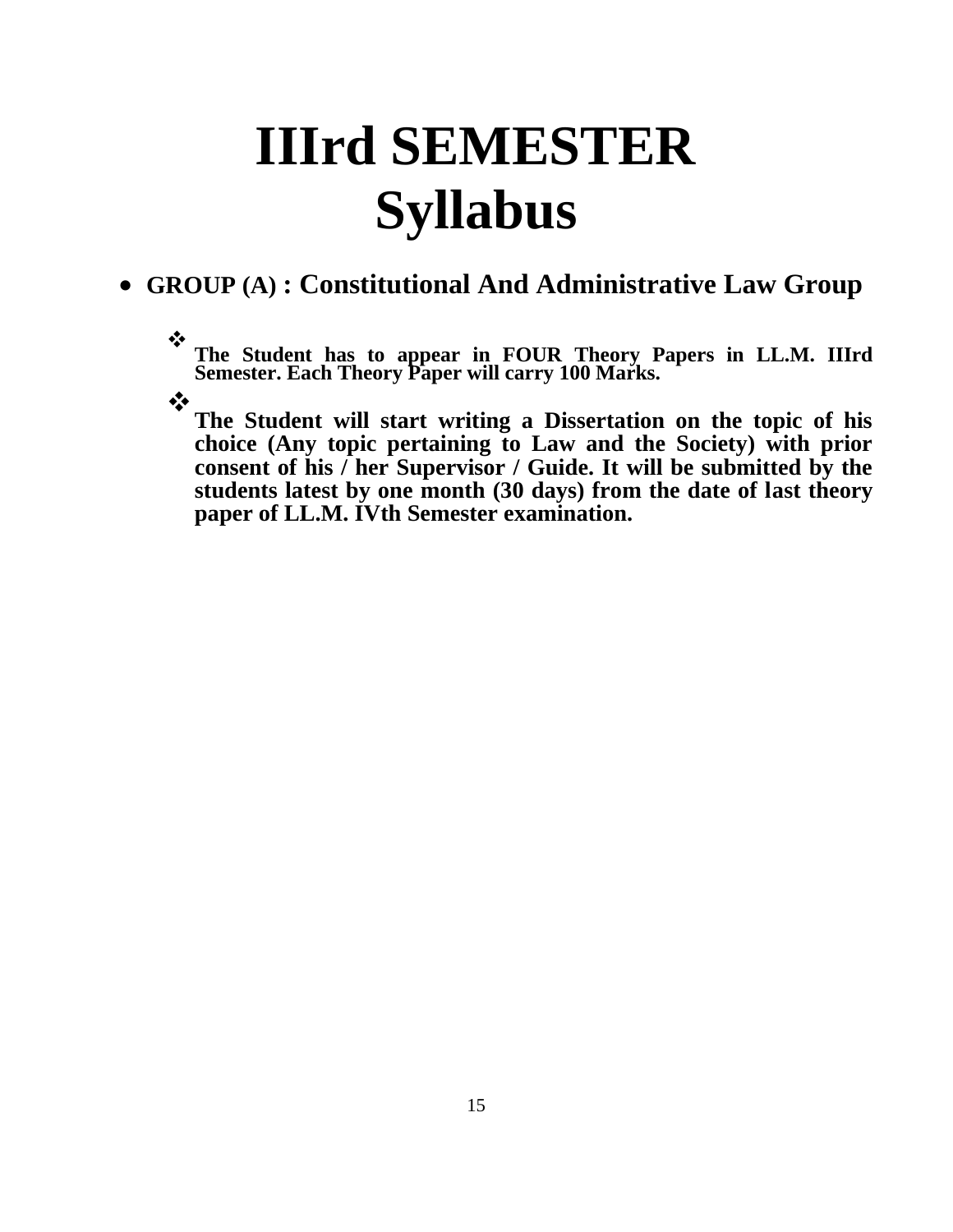#### **PAPER – I [GROUP (A)] CONSTITUTIONALISM AND CONSTITUTIONAL DEVELOPMENT IN INDIA AND ENGLAND (Paper Code : L-301)**

- 1. What is a Constitution? Constitution, Constitutional Law and Constitutionalism. Concept of Limited Government and limitations on government power. Conventions of constitutionalism- Law and conventions. Historical evaluation of constitutional government in India and England.
- 2. Rule of Law. Concept and new horizons; Separation of powers. Concept and its applicability in India and England.
- 3. Sovereignty of British Parliament, Powers and Functions Privileges of the Parliament and Courts- Indian and British position.
- 4. The King of England. Prerogatives of the Crown. Position of the Kind in England. Cabinet System of government in India and England.
- 5. The Judicial system in England. Crown Proceeding Act 1947. Judicial Review and Constitutionalism in India. Prerogative writs.

#### **BOOKS RECOMMENDED**

Begehot Walter, *The English Constitution.* Boqdanor Vernon, *The New British Constitution.* Hidayatullah M., *Constitutional Law of India.* Jain M.P., *Constitutional Law.* King Anthoni, *The British Constitution.* Pandey J.N., *Constitutional Law of India.* Seervai H.M., *Constitutional Law of India.* Shukla V.N., *Constitutional Law of India.*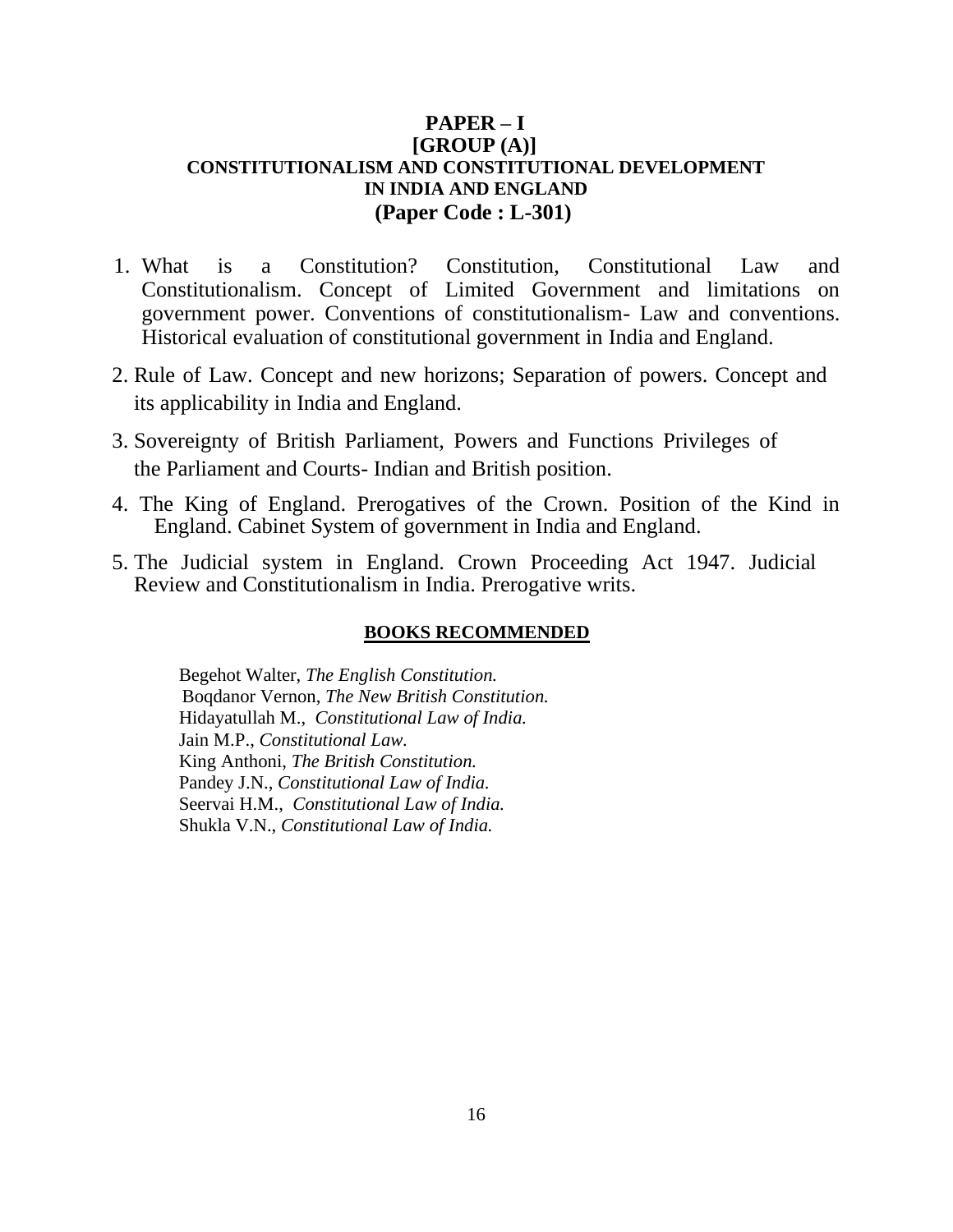#### **PAPER – II [GROUP (A)] COMPARATIVE AND COOPERATIVE FEDERALISM (India, America, And Australia) (Paper Code : L-302)**

- 1. Concept of Federalism. Requisite conditions of federalism Patterns of federal government of U.S.A. and Australia. Federal Control v. State autonomy.
- 2. Indian Federal Constitution and its present shape.
- 3. The changing dimension of modern federal Constitutions New trends in federalism. National supremacy. Cooperative Federalism.
- 4. The scheme of the distribution of legislative powers in India and a comparative study of the scheme of U.S.A. and Australia. The specific legislative powers: Defence & External affairs.
- 5. Emergency provisions. Effect of Emergency on the federal structure. Judicial approach. Indian and American experiences.
- 6. Judicial Review for federal Umpiring. Scope of judicial review in the federal Constitutions. The approach of Indian & American Supreme Court.
- 7. Scope of Constituent power. Amending process and process in action. Judicial response. The direction of the Indian constituent power.

#### **BOOKS RECOMMENDED**

Amar Akhil Reed, *America's Constitution : A Select Bibliography.*

French Robert, Lindell Geoffrey and Saunders Cheryl (ed.), *Reflections on the Australian Constitution.*

Hidayatullah M., *Constitutional Law of India.*

Jain M.P., *Constitutional Law.*

Landynski Jacob & Padover Saul, *The Living U.S. Constitution.*

Mason, *The Australian Constitution in Retrospect and Prospect.*

Pandey J.N., *Constitutional Law of India.*

Saunders Cheryl, *The Constitution of Australia.*

Seervai H.M., *Constitutional Law of India.*

Shukla V.N., *Constitutional Law of India.*

Stevens Richard G., *The American Constitution and Its Provenance.*

Vile John R., *A Companion to the United States Constitution and Its Amendments.*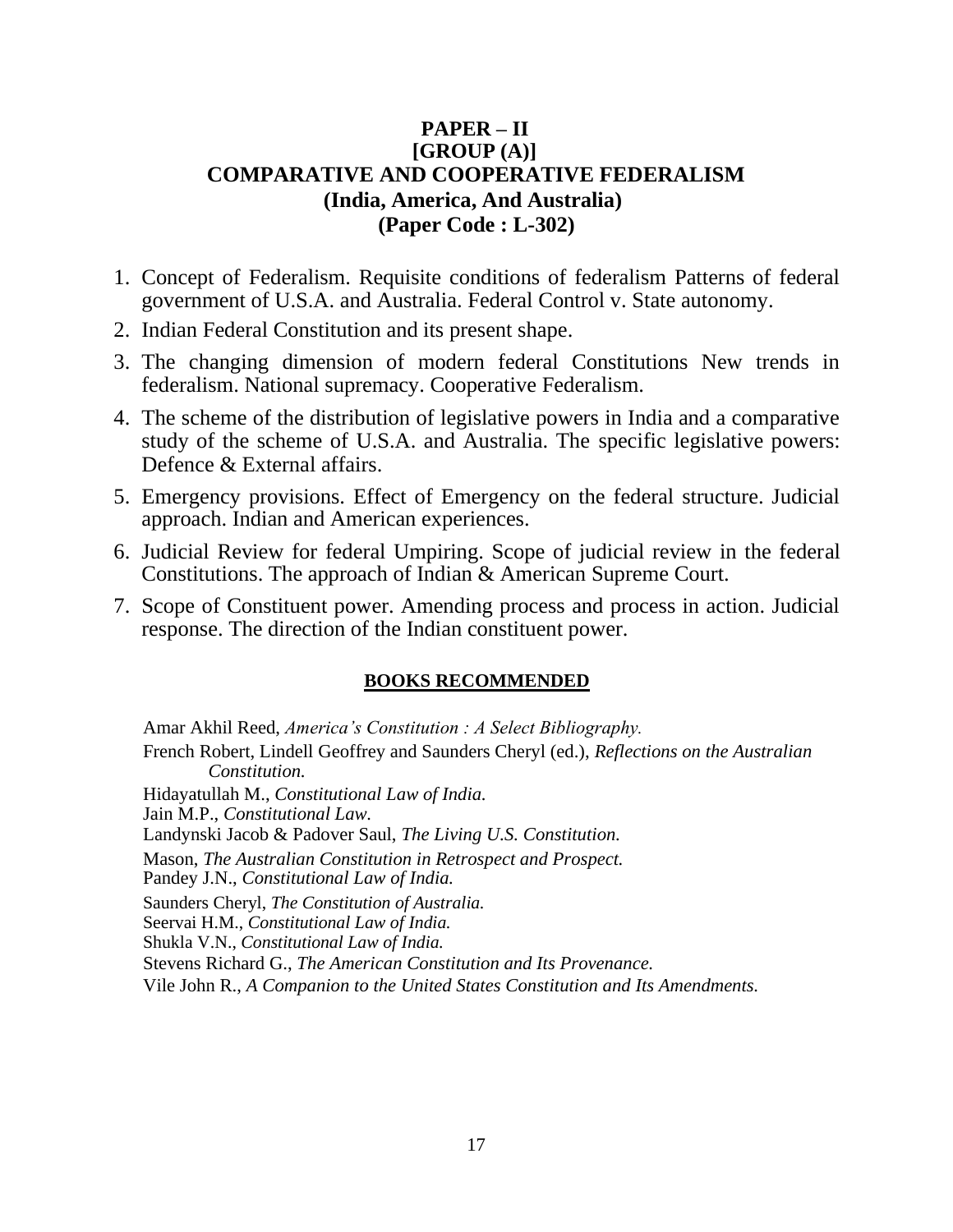### **PAPER – III**

#### **[GROUP (A)] CIVIL AND POLITICAL RIGHTS : COMPARATIVE STUDY OF SELECT CONSTITUTIONS (India, United States of America and United Kingdom)**

#### **(Paper Code : L-303)**

- 1. Constitutional basis for protection of Individual rights. Balance between individual liberty and social needs. To whom and against whom Rights are available. Suspension of Rights.
- 2. Right to Equality. General principles. Protective discrimination with special references to emerging judicial response to the problems of group inequalities. Comparative study of the decisions of the Indian and American courts.
- 3. Freedom of Speech and Expression: Special attention will be paid to the liberty of Press as interpreted by the Indian Supreme Court and to the interpretation of the freedom guaranteed by the First Amendment of the American Constitution.
- 4. Right to life and Personal Liberty: Judicial determination of the scope of the term "personal liberty', "procedure established by law" and the American expressions "liberty' and 'due process". Radical changes in judicial thinking in this area.
- 5. Freedom of Religion Judicial interpretation of the freedom under the Constitution of India and of the United States.
- 6. Amendment of Rights: Adaptability of the Constitutional law to the changing needs of the society. Power and Procedure for amendments of these rights under the American and Indian constitution.
- 7. Elections and the Franchise: Constitutional foundation of the right to vote. The voting rights Acts. Judicial supervision of Elections.

#### **BOOKS RECOMMENDED**

Amar Akhil Reed, *America's Constitution : A Select Bibliography.* Begehot Walter, *The English Constitution.* Boqdanor Vernon, *The New British Constitution.* Hidayatullah M., *Constitutional Law of India.* Jain M.P., *Constitutional Law.* Landynski Jacob & Padover Saul, *The Living U.S. Constitution.* Pandey J.N., *Constitutional Law of India.* Saunders Cheryl, *The Constitution of Australia.* Seervai H.M., *Constitutional Law of India.* Shukla V.N., *Constitutional Law of India.* Stevens Richard G., *The American Constitution and Its Provenance.* Vile John R., *A Companion to the United States Constitution and Its Amendments.*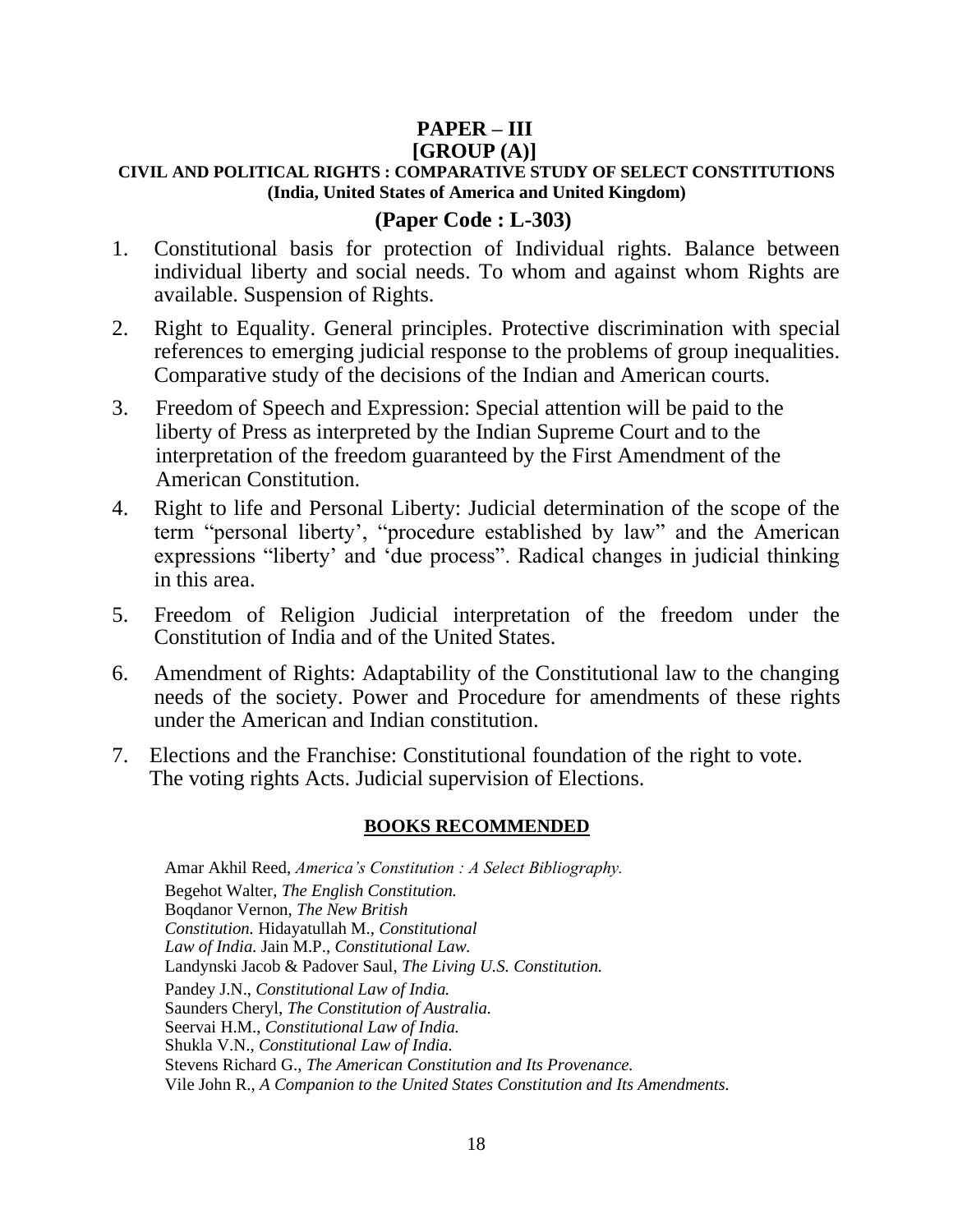#### **PAPER – IV [GROUP (A )] LOCAL SELF GOVERNMENT LAW (Paper Code : L- 304)**

- 1. Historical Perspectives: Early period, Gram Swaraj-the Gandhian concept
- 2. Constitutional Scheme: Directive Principles, Structure and powers of local bodies
- 3. Legislative Powers: Direct democracy and grass root planning, Municipalities and corporation, gram Sabha
- 4. Quasi-legislative Powers: Rule making power of the State Government, Regulations and Bye-laws
- 5. Financial Powers: Levying taxes, Licensing power, Financial resources and powers
- 6. Judicial and Quasi-judicial powers of the Local Bodies
- 7. Election to Local Bodies
- 8. Conduct of Meetings Corporation, Municipal Council, Panchayat Committee and Gram Sabha
- 9. Institutional and Judicial Control

#### **BOOKS RECOMMENDED**

*Dhaliwal S.S., Local Self Government.* Jain M.P., *Constitutional Law.* Mudgal Rahul, *Local Self Government in India.* Pandey J.N., *Constitutional Law of India.* Seervai H.M., *Constitutional Law of India.* Shukla V.N., *Constitutional Law of India.* Swami Satpal, *Local Self Government.* Vidyasagar I.S., *Local Self Government – Theoritical Perspective.*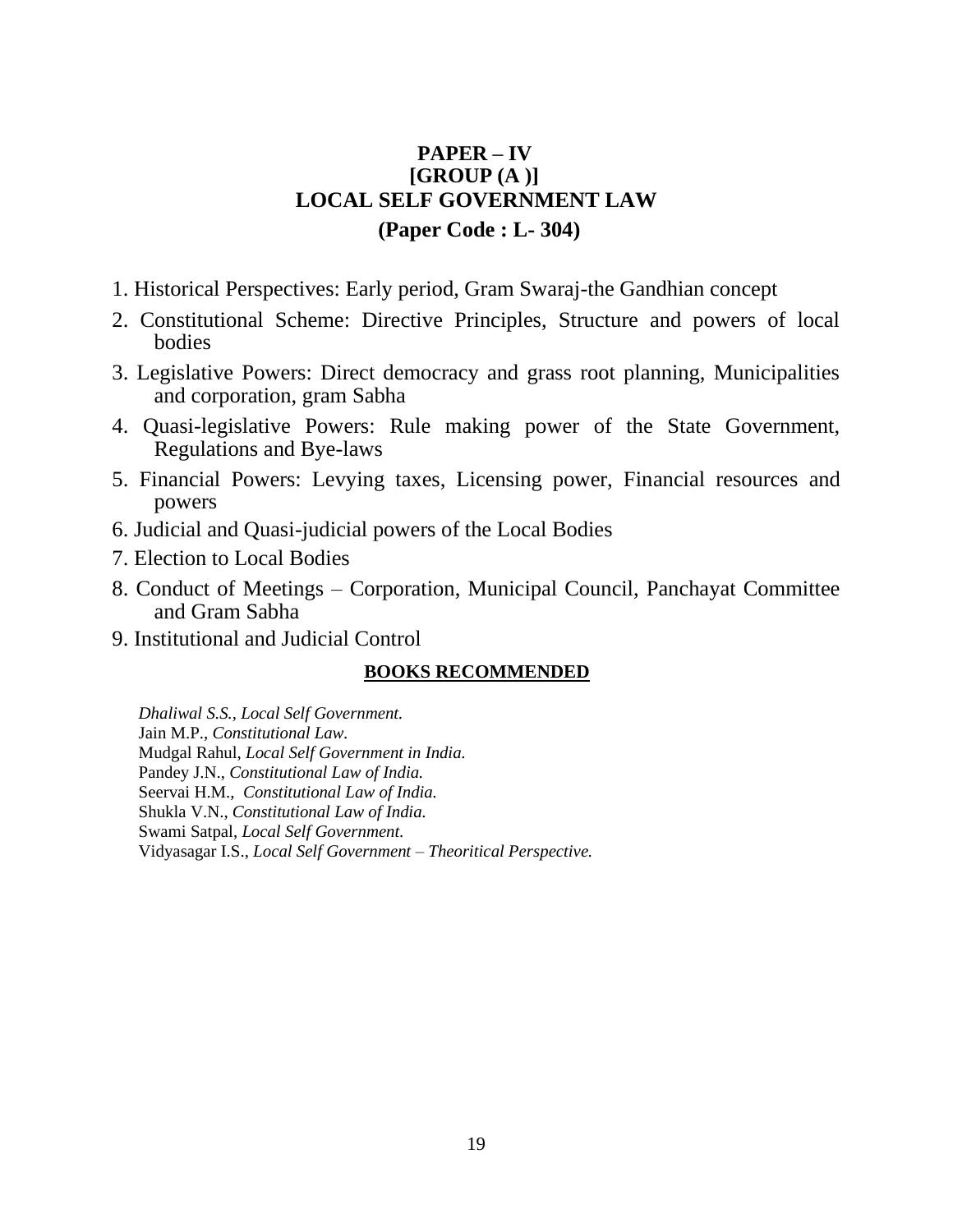# **IIIrd SEMESTER Syllabus**

## • **GROUP (B) : Business Law Group**

- **The Student has to appear in FOUR Theory Papers in LL.M. IIIrd Semester. Each Theory Paper will carry 100 Marks.**
- **The Student will start writing a Dissertation on the topic of his choice (Any topic pertaining to Law and the Society) with prior consent of his / her Supervisor / Guide. It will be submitted by the students latest by one month (30 days) from the date of last theory paper of LL.M. IVth Semester examination.**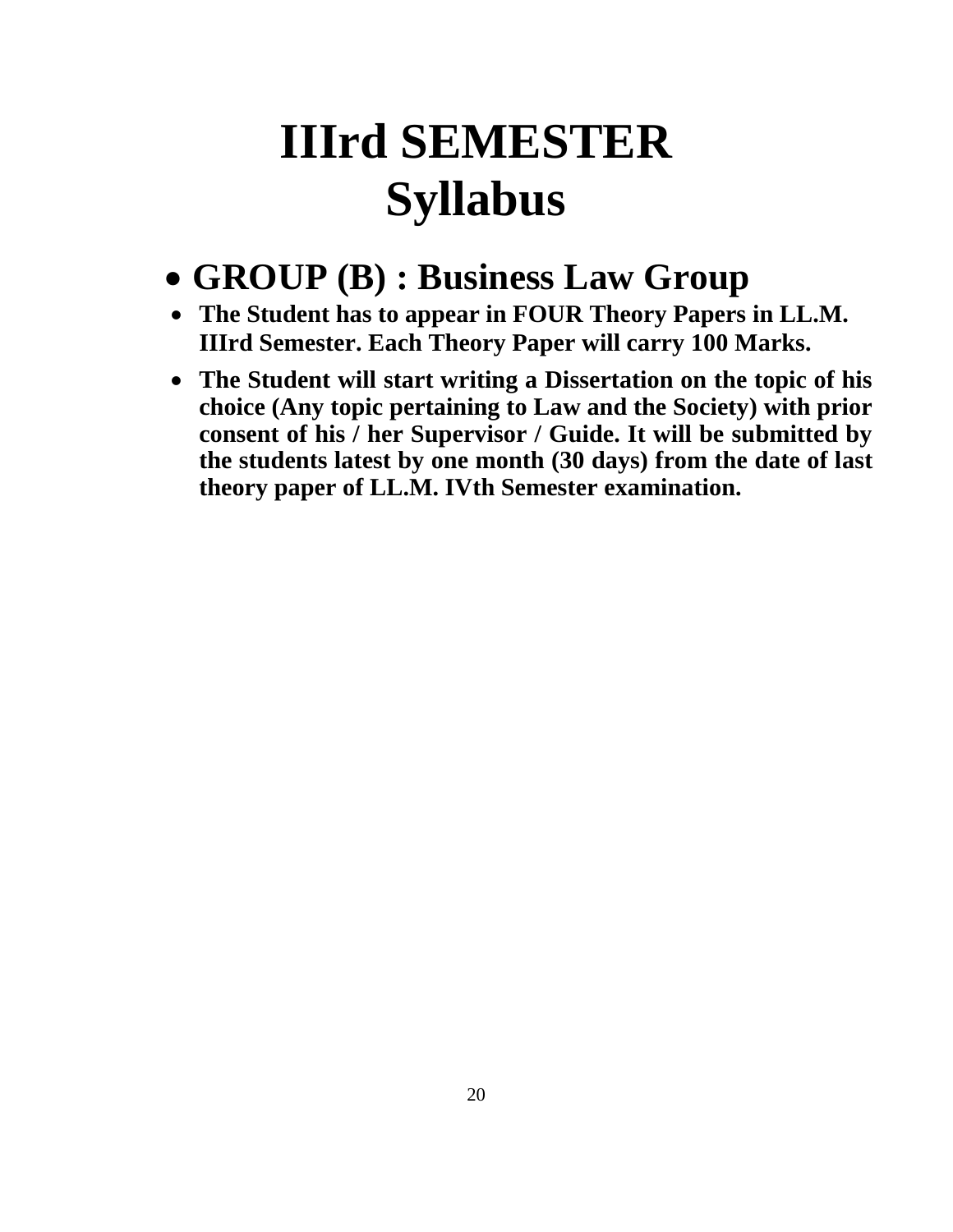#### **PAPER – I [GROUP (B)] (CONTRACT – I : GENERAL PRINCIPLES OF CONTRACT) (Paper Code : L- 305)**

- 1. Formation of Contract: A critical study of offer and acceptance.
- 2. Doctrine of Consideration and Privity of Contract
- 3. Capacity to contract: Nature of minor's agreements and the doctrine of restitution.
- 4. Consent: Meaning, importance and the factors vitiating free consent with special reference to Fraud and Misrepresentation.
- 5. Standard form Contracts.
- 6. Void Agreements: With special reference to agreements relating to restraint of trade and wagering agreements.
- 7. Discharge of contracts with special reference to the doctrine of frustration.
- 8. Relations resembling those created by contract.
- 9. Remedy in the form of compensation.

#### **BOOKS RECOMMENDED**

Anson's *Law of Contract.* Bangia R.K. (Dr.), *Indian Contract Act* Desai S.T., *The Indian Contract Act* Kapoor S.K., *Contract* Moitra A.C., (Dr.), *Principles and Digest of Indian Contract Act.* Pollock and Mulla, *Indian Contract and Specific Relief Act* Singh Avtar (Dr.), *Law of Contract*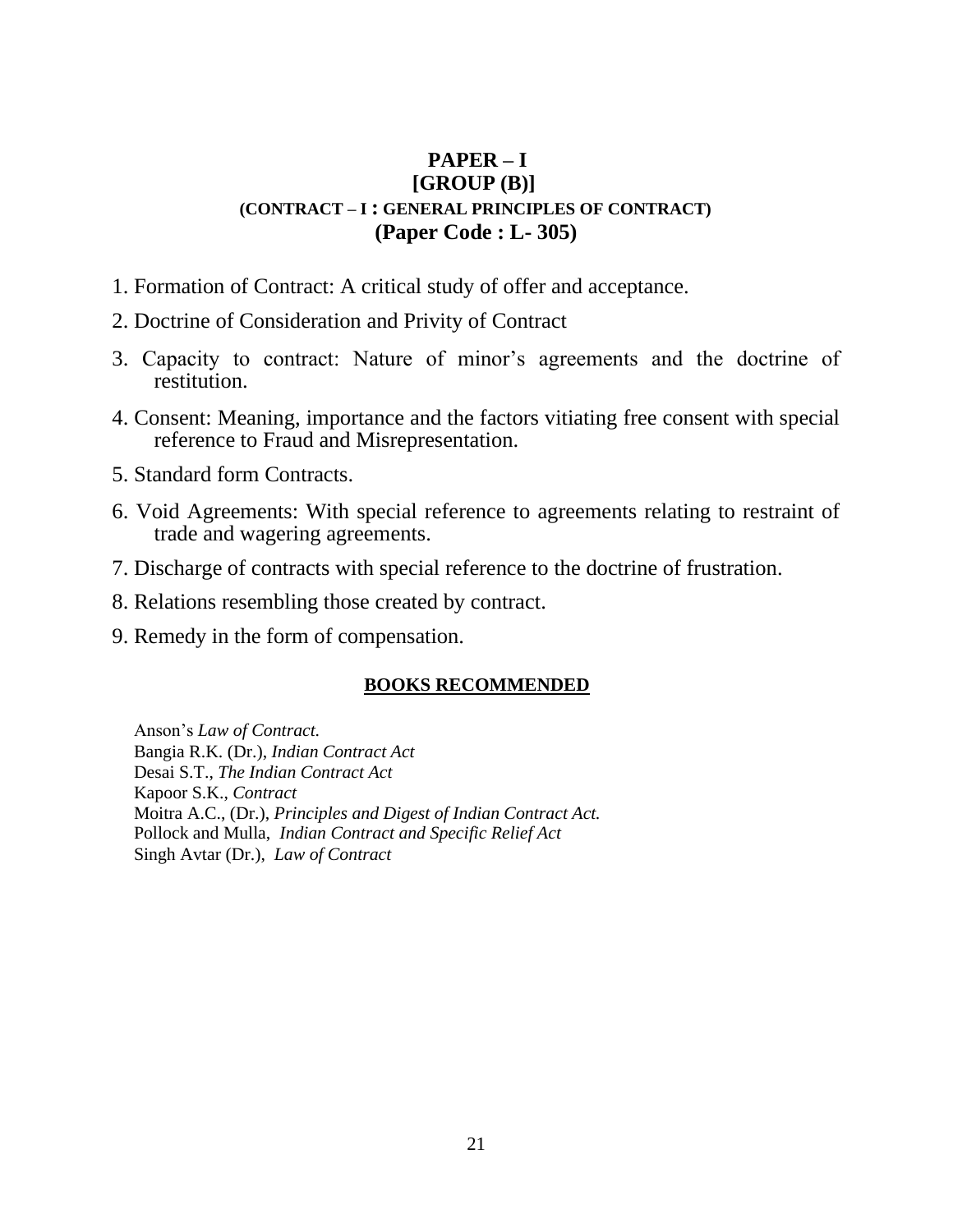#### **PAPER – II [GROUP (B)]**

#### **(CONTRACT – II : SPECIFIC CONTRACT, SALES OF GOODS AND LAW OF PARTNERSHIP) (Paper Code : L- 306)**

- 1. Contract of Indemnity : Definition and nature of contract of indemnity, Extent and commencement of liability
- 2. Contract of Guarantee : Meaning and Essentials of Contract of Guarantee, Extent of Surety's Liability, Discharge of Surety's Liability, Rights of Surety
- 3. Contract of Bailment & Pledge : Meaning and Essentials of Contract of Bailment, Duties of Bailer and Bailee, Rights of Bailee, Meaning and Essentials of Pledge and persons entitled to pledge.
- 4. Contract of Agency : Nature and Essentials of Contract of Agency, Creation of Agency: Implied Agency and Agency of Necessity, Agency by Ratification, Termination of Agency.
- 1. Delineation of Sale, Essentials of Contract of Sale and Agreement to Sale, Duties of Sellers and Buyers, Sale by Sample, Sale by Description, Conditions and Warranties, Rule of Caveat Emptor.
- 2. Transfer of Title, Passing of Property in Goods, Delivery of Goods Rules regarding Delivery of Goods, Unpaid Seller and his Rights, Remedies for the Breach of Contract.
- 3. Network of Partnership, Difference between Partnership and a Company, Mutual relationship between Partners, Authority of Partners, Dissolution of Partnership, Minor as Partner.

#### **BOOKS RECOMMENDED**

Anson's *Law of Contract.* Bangia R.K. (Dr.), *Indian Contract Act* Desai S.T., *The Indian Contract Act* Kapoor S.K., *Contract* Moitra A.C., (Dr.), *Principles and Digest of Indian Contract Act.* Narayena P.S., *The Law of Partnership.* Pollock and Mulla, *Indian Contract and Specific Relief Act* Singh Avtar (Dr.), *Law of Contract*.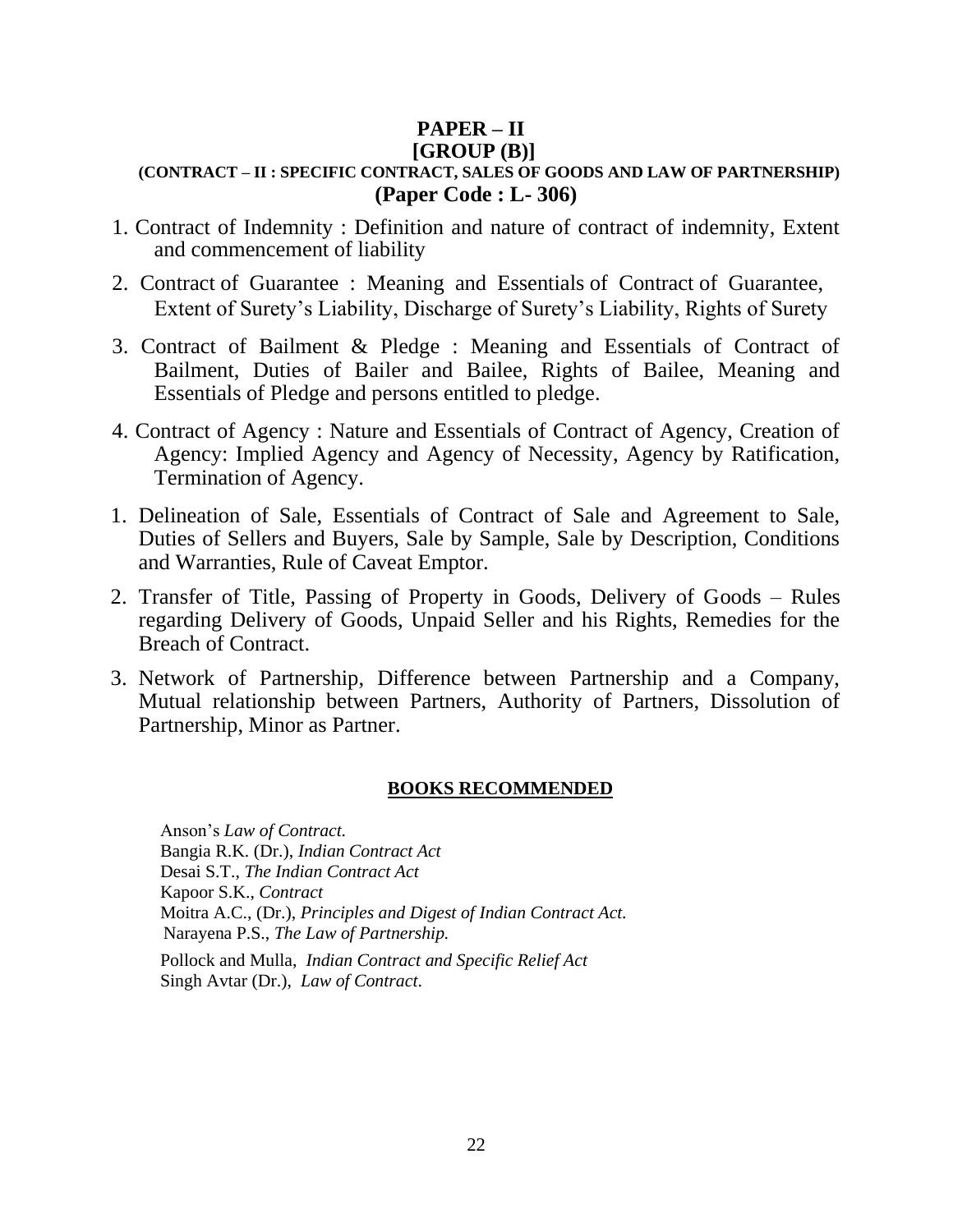#### **PAPER – III [GROUP (B)] COMPANY LAW (Paper Code : L- 307)**

- 1. **Introduction:** History of Company Legislation, Characteristic features of a company and Lifting the corporate veil.
- 2. **Prospectus :** Meaning and Definition, Requirements, Statement in lieu of Prospects, Public Issue, Misrepresentation – Remedies for Liabilities for Misrepresentation.
- 3. **Share Capital :** Shares—Meaning, Allotment- restrictions on allotment, Certificate of shares, Transfer and restrictions on transfer, Kinds of share capital, Preference share capital, Bonus shares, Issue and redemption of shares – Allotment, Alteration, Reduction, Transfer, Transmission, Surrender, Forfeiture of shares.
- 4. **Shares:** Meaning, kinds and general principles and statutory provisions regarding Allotment of shares. Effect of irregular Allotment.
- 5. **Share Holders and Members :** Differences, How to become a member, who may be a member, Rights of share holders – Right to receive dividend, Right to transfer shares, Preemptive right, Right to information, Inspection and Investigation.
- 6. **Shares and Debentures :** Difference and similarities between shares and debentures, Redeemable and Irredeemable debentures, Remedies of debenture holders, Company Charges : Registration, Floating Charges, Fixed Charge, Crystallization of Floating Charge.
- 7. **Take-Over and Mergers:** Meaning, Provisions relating to take-over in Company Law, Guidelines of the Security and Exchange Board of India (SEBI) on Take-over.
- 8. **Insider Trading :** Meaning, Reasons for prohibiting Insider Trading, Provisions in Company Law to prohibit Insider Trading, American and English perspective, Guidelines of SEBI on Insider Trading.
- 9. **Securities And Exchange Board of India (SEBI):** Its Constitution, Powers and Functions of SEBI, The Securities and Exchange Board of India Act, 1992.
- 10. **Dividends :** Meaning of Dividends, How are they paid Payment of Dividend only out of profits, Deduction of loss or depreciation, Reserves – Transfer of certain percentage of profits to reserves, Declaration—No declaration on dividend on equity shares in case of non- compliance with Section 80A, Dividend to be paid in cash, Accounts and Audit, Account Books, Annual Accounts and Balance Sheets – their inspection, Auditors – Appointment, Appointment, Powers, Duties, Removal, Special Audit, Audit of Cost accounts.

#### **BOOKS RECOMMENDED**

Majumdar A.K., *Company Law and Practice*. Kapoor G.K. (Dr.) & Gower L.C.B., *Principles of Modern Company Law.* Singh Avtar (Dr.), *Indian Company Law.* Ramayya A., *A Guide to Companies Act.* Rai Kailash, *Principles of Company Law.* Dhingra L.C. (Dr.), *Principles of Company Law* Tripathi S.C. (Dr.), *Modern Company Law.*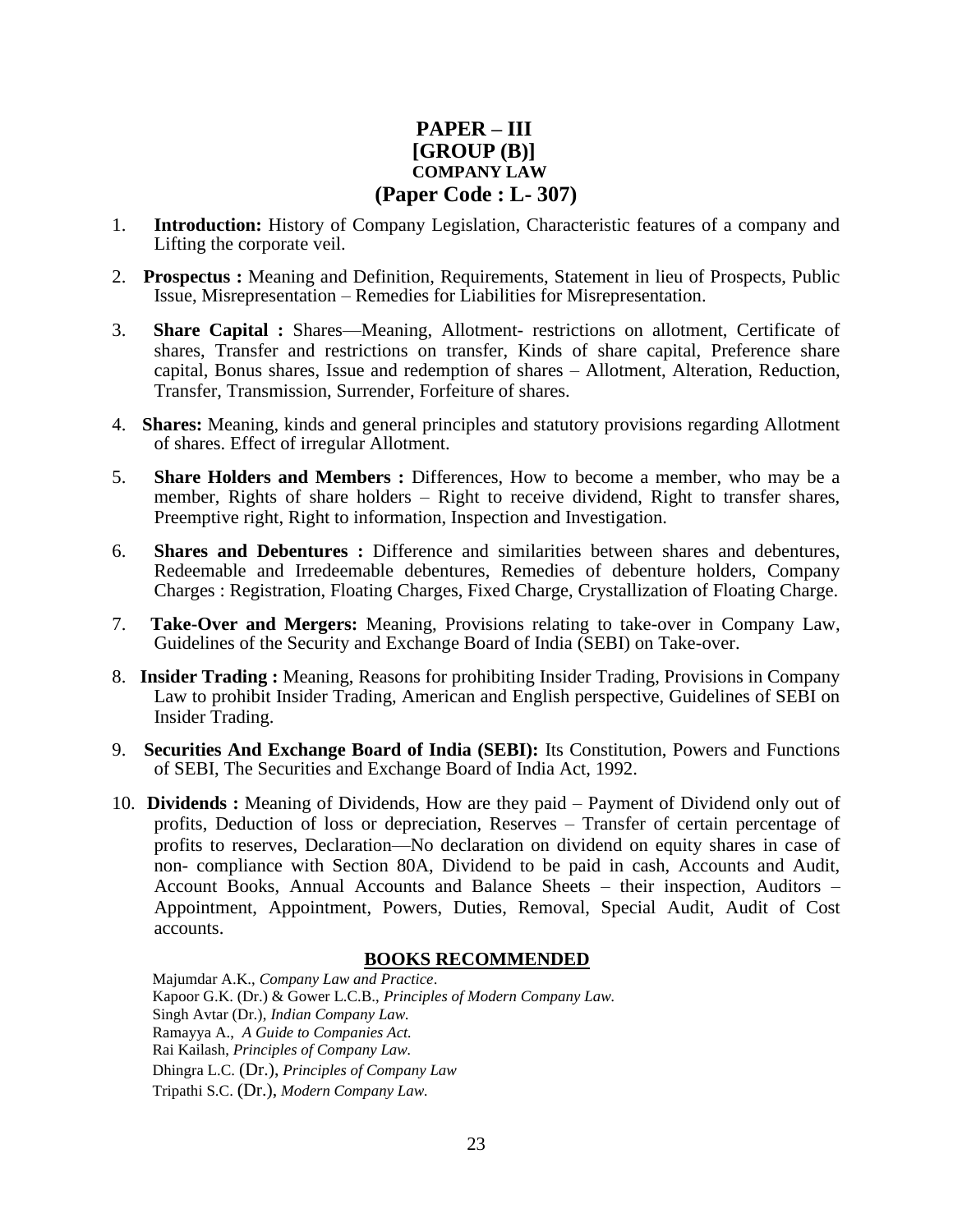#### **PAPER – IV [GROUP (B)] BANKING LAW (Paper Code : L- 308)**

- 1. **Introduction**: Nature and development of banking. History of banking in India and elsewhere-indigenous baking-evolution of banking in India-different kinds of banks and their functions, Multi-functional banks- growth and legal issues.
- 2. **Law relating to Banking Companies in India**: Controls by government and its agencies. On management, On accounts and audit, Lending, Credit policy, Reconstruction and reorganization, Suspension and winding up, Contract between banker and customer; their rights and duties.
- 3. **Social Control over Banking**: Nationalization, Evaluation: private ownership, nationalization and disinvestments, Protection depositors, Priority lending, Promotion of under privileged classes.
- 4. **Deposit Insurance**: The Deposit Insurance Corporation Act 1961: Objects and Reasons, Establishment of Capital of DIC, Registration of banking companies insured banks, liability of DIC to depositors, Relations between insured banks, DIC the Reserve Bank of India.
- 5. **The Central Bank:** Evolution of Central Bank, Characteristic and functions, Economic and social objectives, The Central Bank and the Sate as bankers' bank, The Reserve Bank of India as the central Bank, Organizational structure, Functions of the RBI, Regulation monitory mechanism of the economy, Credit control , Exchange control, Monopoly of currency issue, Bank rate policy formulation, Control of RBI over non-banking companies, Financial companies, Financial companies, Non-financial companies.
- 6. **Relationship of Banker and Customer**: Legal character, Contract between banker and customer, Banker's lien, Protection of bankers, Customers, Nature and type of accounts, Special classes of customers-lunatics, minor, partnership, corporations, local authorities Banking duty to customers, Consumer protection: baking as service.
- 7**. Negotiable Instruments**: meaning and kinds, Transfer and negotiations, Holder and holder in due course, Presentment and payment, Liabilities of parties.
- 8. **Lending by Banks**: Good lending principles, Lending to poor masses, Securities for advances, Kinds and their merits and demerits, Repayment of loans: rate of interest, protection against penalty, Default and recovery, Debt recovery tribunal.
- 9. **Recent Trends of Banking System in India**: New technology, Information technology, Automation and legal aspects, Automatic teller machine and use of internet, Smart card, Use of expert system, Credit cards.
- 10. **Reforms in Indian Banking Law**: Recommendations of committees: a review. **BOOKS RECOMMENDED**

Bangia R.K., *Negotiable Instrument Act*. Bashyam & Adiga: *The Negotiable Instrument Act.* Chorley Lord, *Law of Banking.* Faizi O..P., *The Negotiable Instrument Act*. Gupta S.N., *Banks and the Customer Protection Law.* Gupta S.N.,*The Banking Law and Practice in India.* Megrah Maurice & Ryder F.R., *Pagets Law of Banking.* Parthasarathy M.P., *Negotiable Instrument Act.* Singh Avtar (Dr.), *Negotiable Instrument Act.* Tannen M.L., *Banking Law and Practice in India*.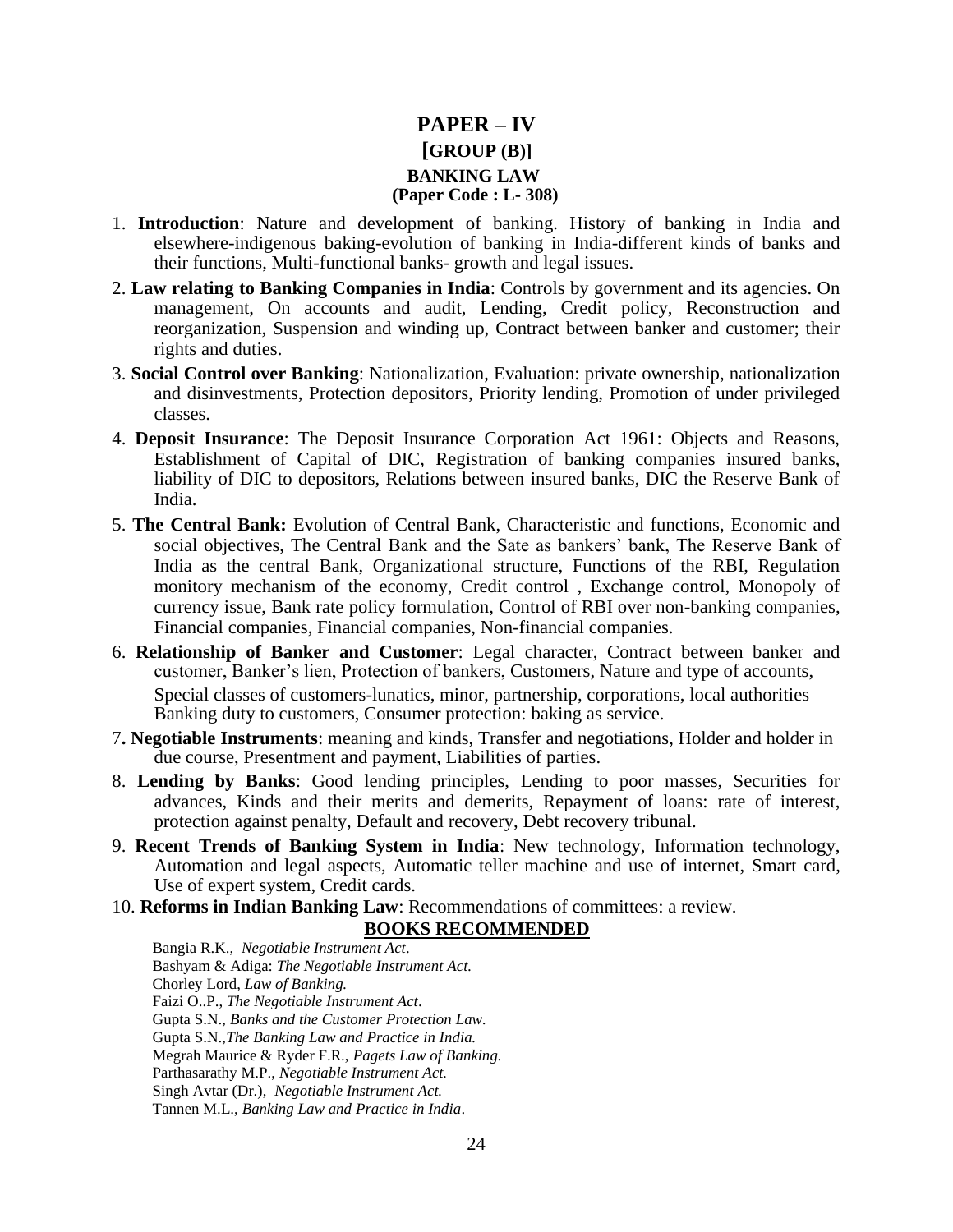# **IIIrd SEMESTER Syllabus**

### • **GROUP (C) : Torts And Criminal Law Group**

❖ **The Student has to appear in FOUR Theory Papers in LL.M. IIIrd Semester. Each Theory Paper will carry 100 Marks.** 

❖

**The Student will start writing a Dissertation on the topic of his choice (Any topic pertaining to Law and the Society) with prior consent of his / her Supervisor / Guide. It will be submitted by the students latest by one month (30 days) from the date of last theory paper of LL.M. IVth Semester examination.**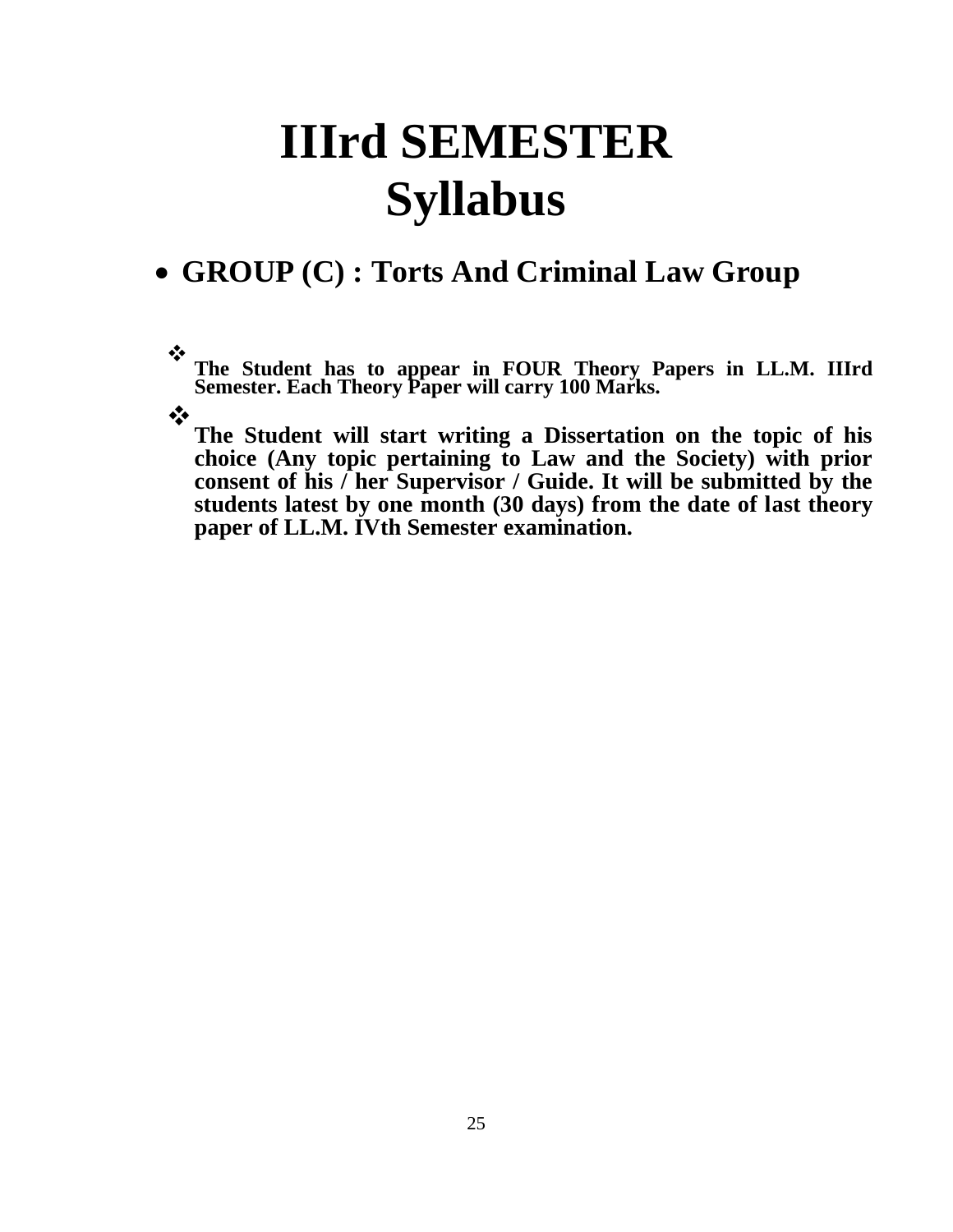#### **PAPER – I [GROUP C] HISTORY AND PRINCIPLES OF CRIMINAL LAW (Paper Code : L- 309)**

- 1. History and Development of Criminal law in India and England.
- 2. Crime and criminal law: Nature of crime & place of criminal law in criminal science.
- 3. Basic Elements of Crime.
- 4. Stages in Commission of Crime.
- 5. Constructive and Joint Criminality.
- 6. Abetment and Criminal Conspiracy.
- 7. General Exceptions.

#### **BOOKS RECOMMENDED**

Hall Jerome, *General Principles of Crime.* Harrie, *Principles & Practices of Criminal law*. Kenny, *Outlines of Criminal law.* Lal Ratan & Lal Dhiraj, *Law of Crimes.* Nigam R.C, *Principles of Criminal law.* Radzinowicz , *History of English Criminal Law.* Russel, *Law of Crimes.* Stephen J.F., *History of Criminal law in England.* Williams G., *Criminal Law.*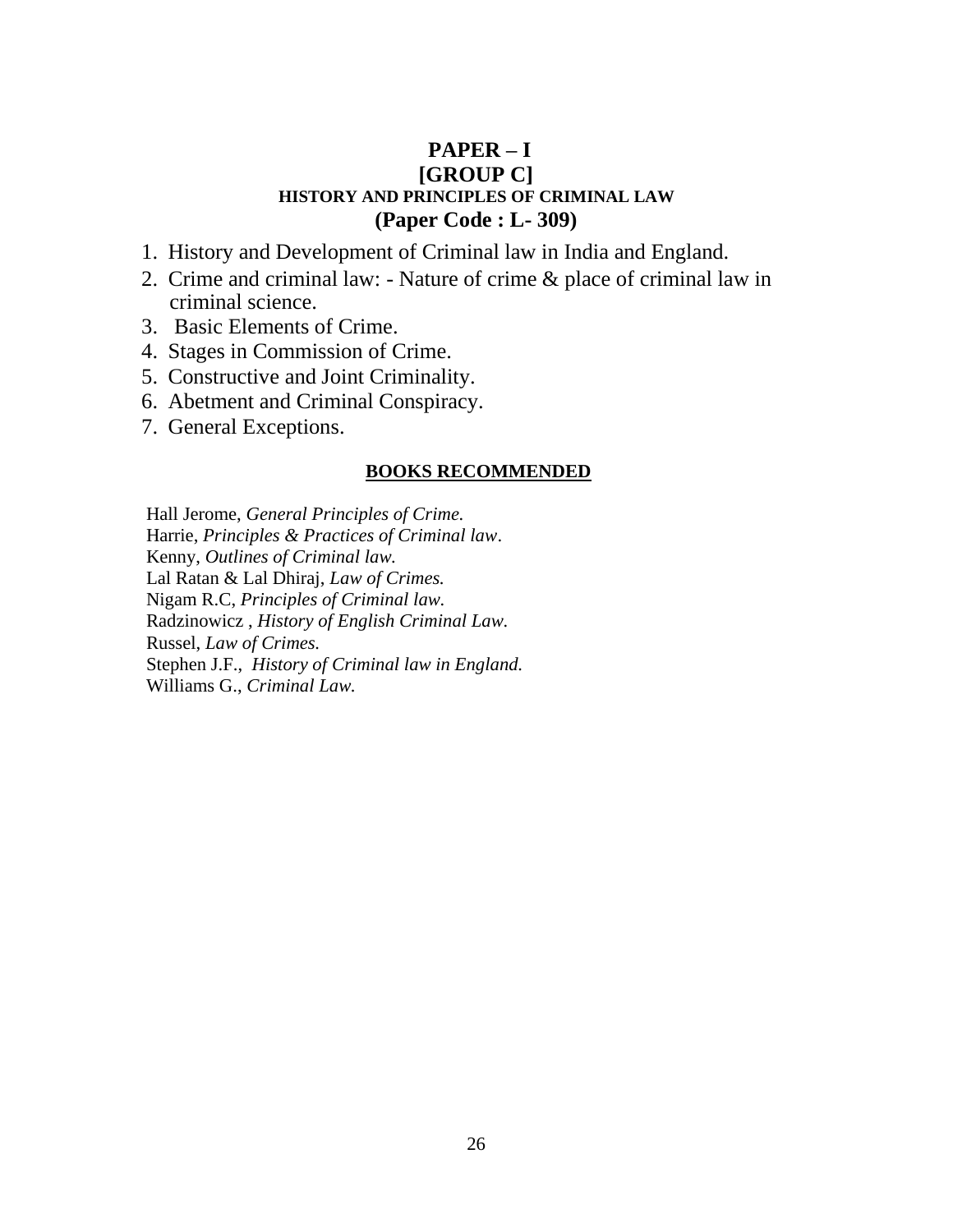#### **PAPER – II [GROUP (C)] PENOLOGY AND TREATMENT OF OFFENDERS (Paper Code : L- 310)**

#### **(A) Ancient and Medieval Concept of Treatment Offenders:**

- (1) Primitive Treatment of Offenders.
- (2) Transportation of Criminals
- (3) Capital Punishment.

#### **(B) Era of Reform: - Emergence of Concept of Imprisonment:**

- (1) Reforms in Criminal law.
- (2) Genesis and development of Penitentiary.
- (3) Appraisal of Conventional Imprisonment
- (4) County Jails and Town lock-up
- (5) Correctional Treatment for women
- (6) Rise of Reformatory

#### **(C) Rehabilitative Process within the Framework of Imprisonment :**

- (1) Emergence of the Concept of Corrections.
- (2) The Processing of the Convicted offenders by the Prison.
- (3) Education and Religion Behind Bars.
- (4) Self Government in Prison.
- (5) Prison Visiting, Citizen Participation and inmate Contribution to Society.
- (6) Inmate Labour in Correctional Program.

#### **(D) Resocialsation of Offenders in Community :**

- (1) Release and Reception of the criminal in Community.
- (2) Suspended Sentences and Probation.
- (3) Conditional Release and Parole.
- (4) The Challenge of Delinquency and Crime.

#### **BOOKS RECOMMENDED**

Fitzgerald , *Punishment.*

Hart H.L.A, *Punishment & Responsibility.*

Oppenheimer, *Rationale of Punishment.*

Packer Iterbert L., *Limits of Criminal Sanction.*

Ross A., *On Guilt, Responsibility & Punishment.*

Shukla K.S., *Sociology of Deviant Behavior.*

Siddiqui A., *Criminology.*

Sutherland, E. and Cressy, *Principles of Criminology.*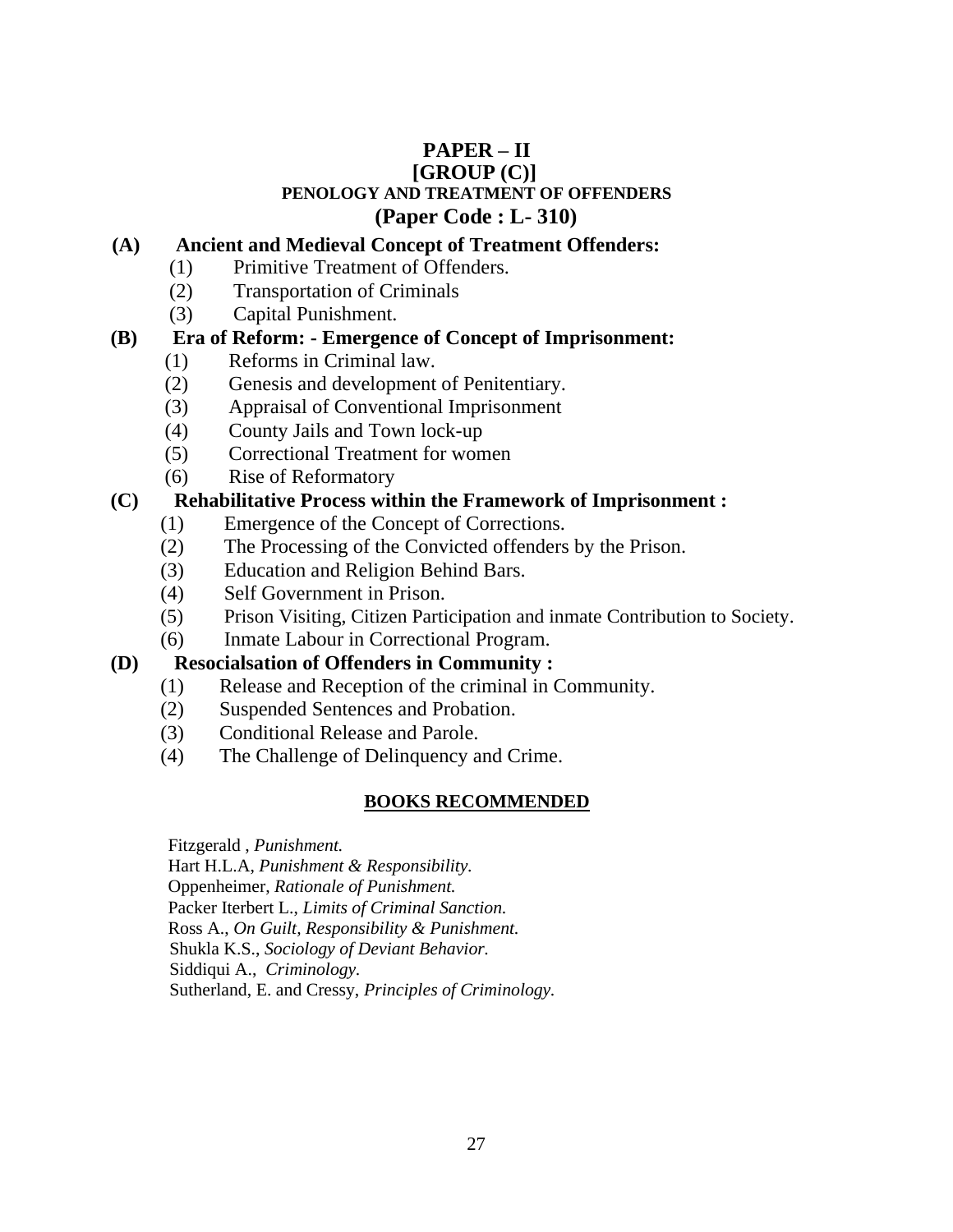#### **PAPER – III [GROUP (C)] PRIVILEGED CLASS DEVIANCE (Paper Code : L- 311)**

- 1. Conceptions of white-collar crimes
- 2. Indian approaches to socio-economic offences
- 3. Notions of privileged class deviance as providing a wider categorization of understanding Indian development.
- 4. Typical forms of such deviance
- 5. Official deviance (deviance by legislators, judges, bureaucrats)
- 6. Professional deviance: journalists, teachers, doctors, lawyers, engineers, architects and publishers
- 7. Trade union deviance (including teachers, lawyers/urban property owners)
- 8. Landlord deviance (class/caste based deviance)
- 9. Police deviance
- 10. Deviance on electoral process (rigging, booth capturing, impersonation, corrupt practices)
- 11. Gender-based aggression by socially, economically and politically powerful.

#### **BOOKS RECOMMENDED**

Sutherland, E. and Cressy, *Principles of Criminology.* James Teary, *Introduction of Criminology.* Sethna S.M., *Society and Criminology.* Pannanan M., *Criminology and Penology.*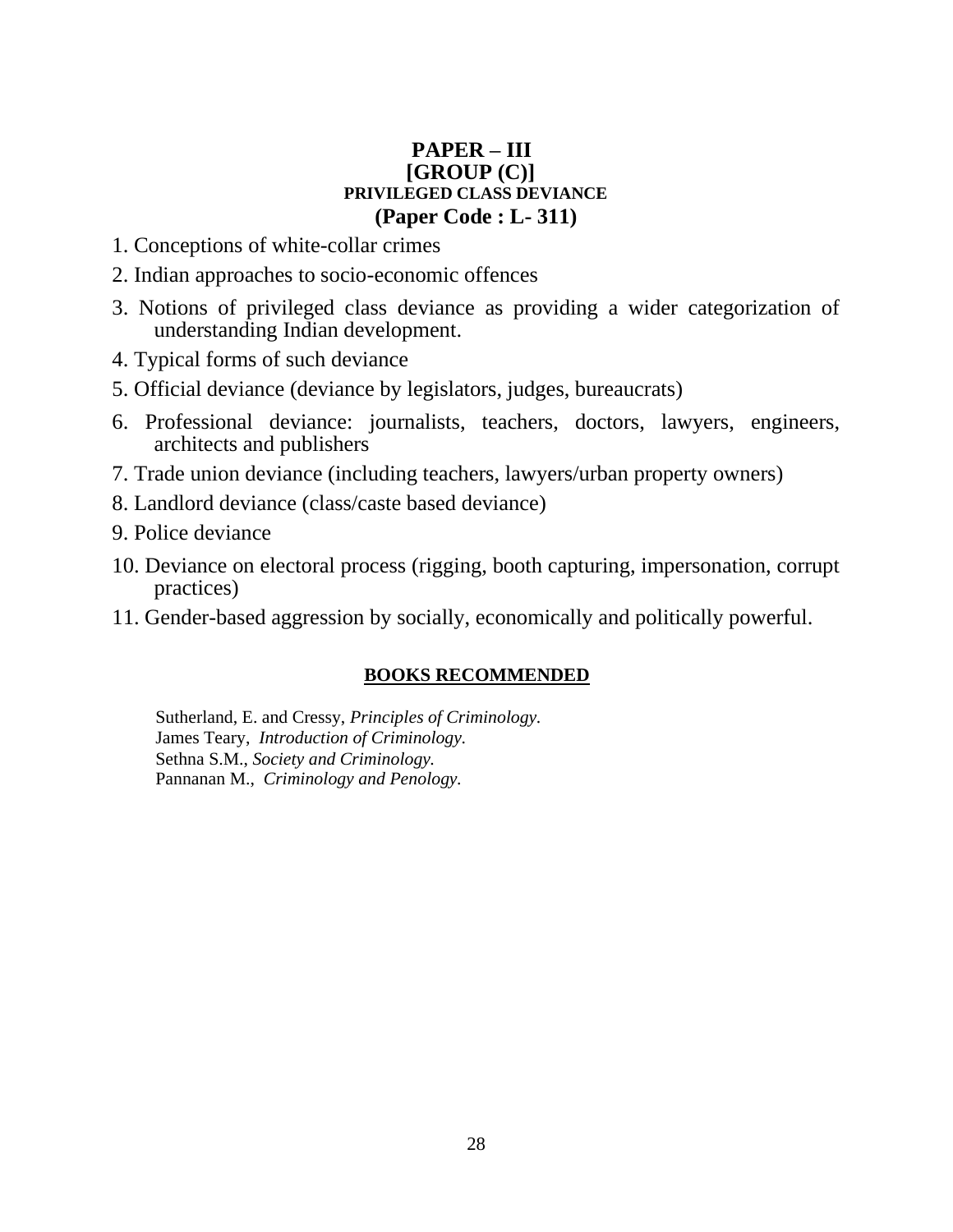#### **PAPER – IV [GROUP (C)] POLICE AND THE CRIMINAL JUSTICE (Paper Code : L- 312)**

- (1) The Police system.
- (2) Structural organization of police at the Centre and the States.
- (3) Powers and Duties of Police under U.P. Police Acts, Criminal Procedure Code and other Laws.
- (4) Arrest, Search, Seizure and Constitutional Imperatives.
- (5) Methods of Police Investigation.
- (6) Third Degree Methods.
- (7) Corruption in Police.
- (8) Relationship between Police and Prosecution.
- (9) Liability of Police for Custodial Violence.
- (10) Police Public Relations.
- (11) Select aspects of National Police Commission report.

#### **BOOKS RECOMMENDED**

Chaturvedi Shailendra Kumar, *Role of Police in Criminal Justice System.* Dempsey John & Forst Linda S., *Police With Criminal Justice Course.* Starmer Keir, *Criminal Justice, Police Powers and Human Rights.* Hoover Larry, *Police Crime Control Stratagies.* Manoharan N. (Dr.), *Reforming the Criminal Justice System.* Sharma P.D., *Criminal Justice Administration.* Mondal Dipock, *The Role of Police in Criminal Justice System.*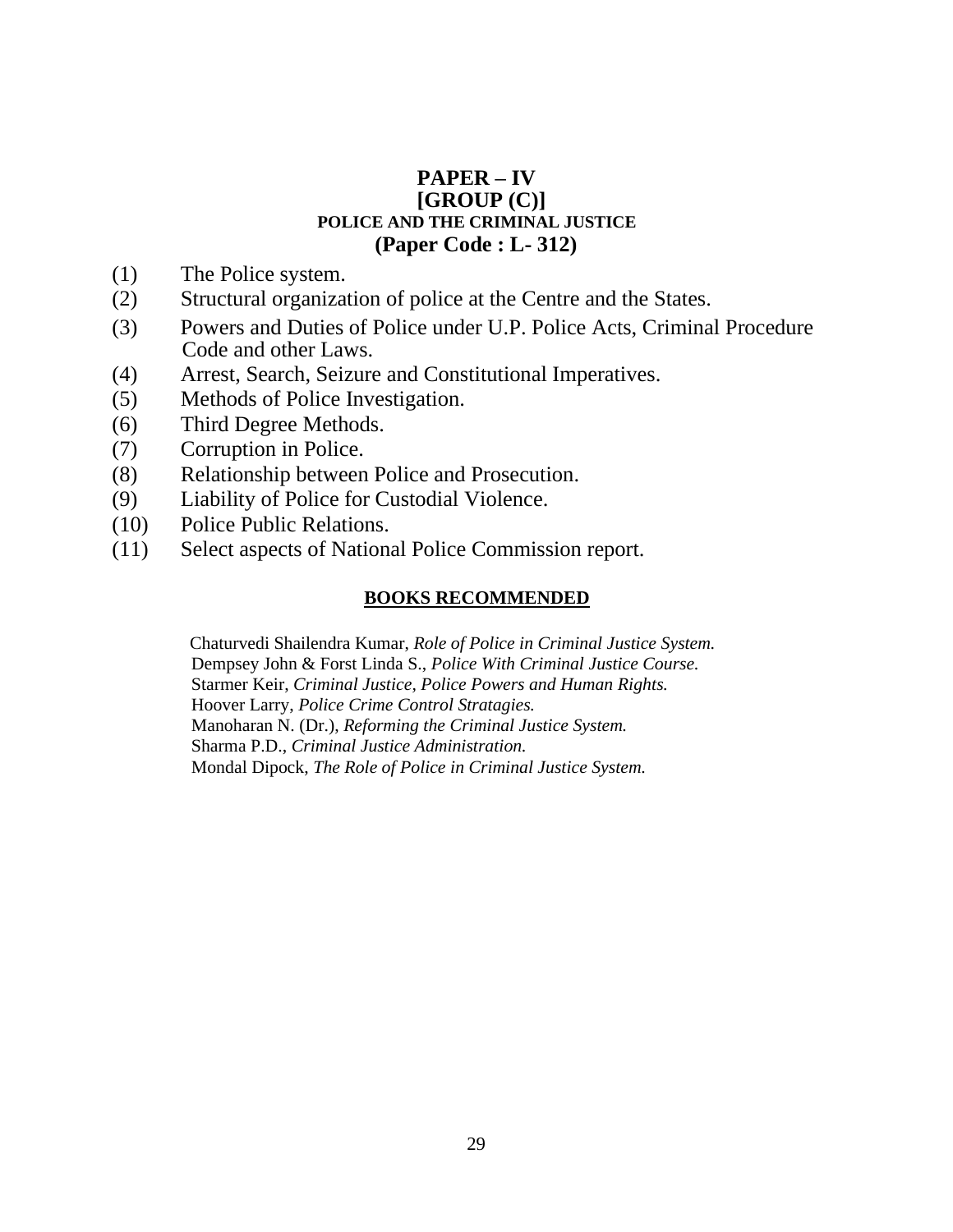# **IVth SEMESTER Syllabus**

### • **GROUP (A) : Constitutional And Administrative Law Group**

❖ **The Student has to appear in TWO Theory Papers in LL.M. IVth Semester. Each Theory Paper will carry 100 Marks.** 

❖

**The Student will submit his / her Dissertation latest by one month (30 days) from the date of last theory paper of LL.M. IVth Semester. The Dissertation will carry 100 Marks.** 

❖ **The Student will appear in Viva-voce examination in LL.M. IVth Semester which will carry 100 Marks.**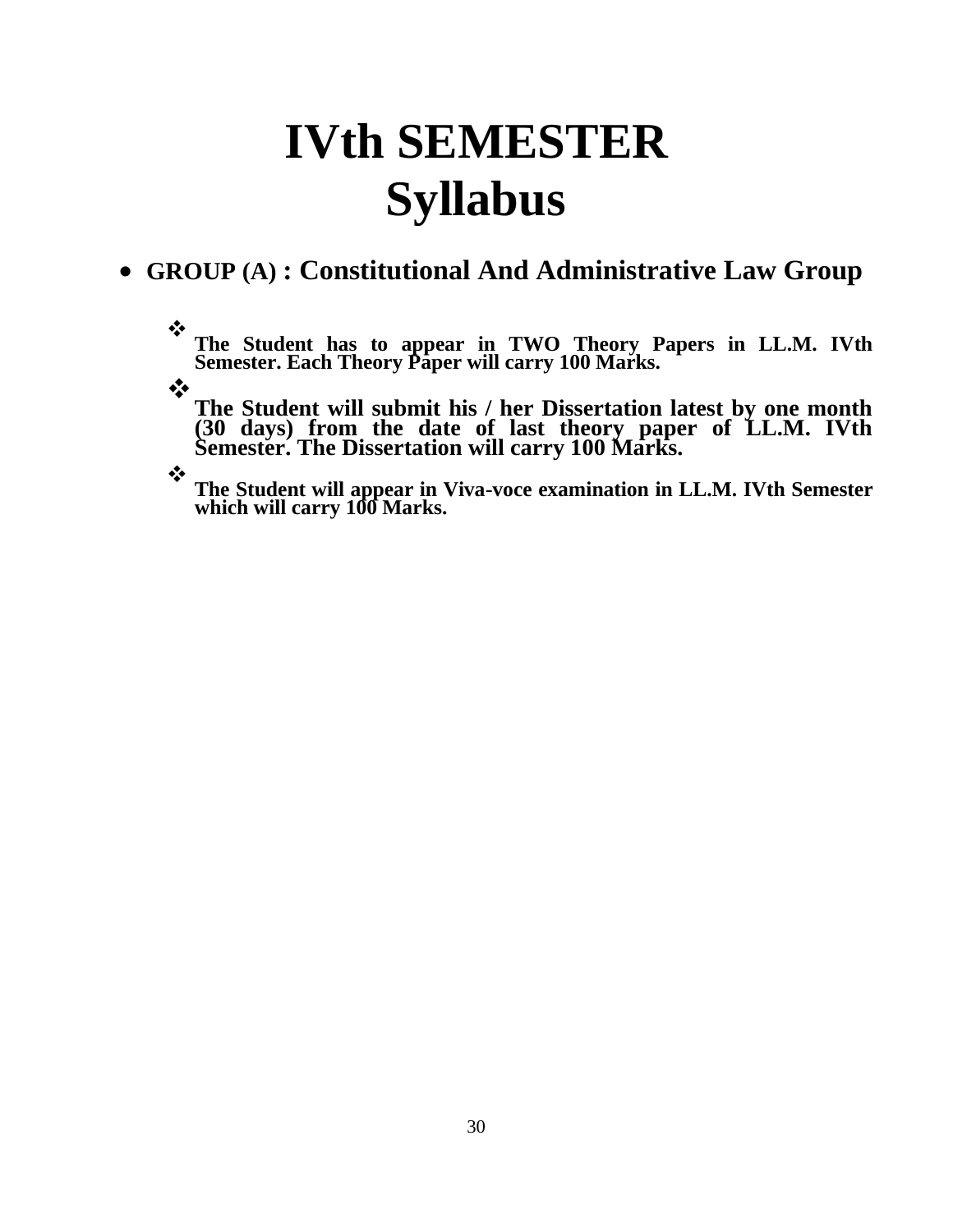#### **PAPER – I [GROUP (A)] ADMINISTRATIVE LAW IN INDIA – I (Paper Code : L- 401)**

- (1) Importance and Scope of Administrative Law;
- (2) Rule of Law;
- (3) Separation of Powers;
- (4) Delegated Legislation:
	- a. Constitutionality;
	- b. Judicial Control;
	- c. Parliamentary Control;
	- d. Procedural Control
- (5) Ombudsman in India (Lokpal)
- (6) Central Vigilence Comission
- (7) The Commission of Inquiry Act, 1952.

#### **BOOKS RECOMMENDED**

Basu D.D., *Comparative Administrative Law.* Jain M.P. & Jain S.N., *Principles of Adminstrative Law*. Joshi K.C., *Administrative Law.* Massey I.P., *Administrative Law.* S.P.Sathe, *Administrative Law*. Takwani C.K., *Lectures on Administrative Law.* Thakkar C.K., *Administrative Law.* Wade H.P.W., *Principles of Administrative Law.*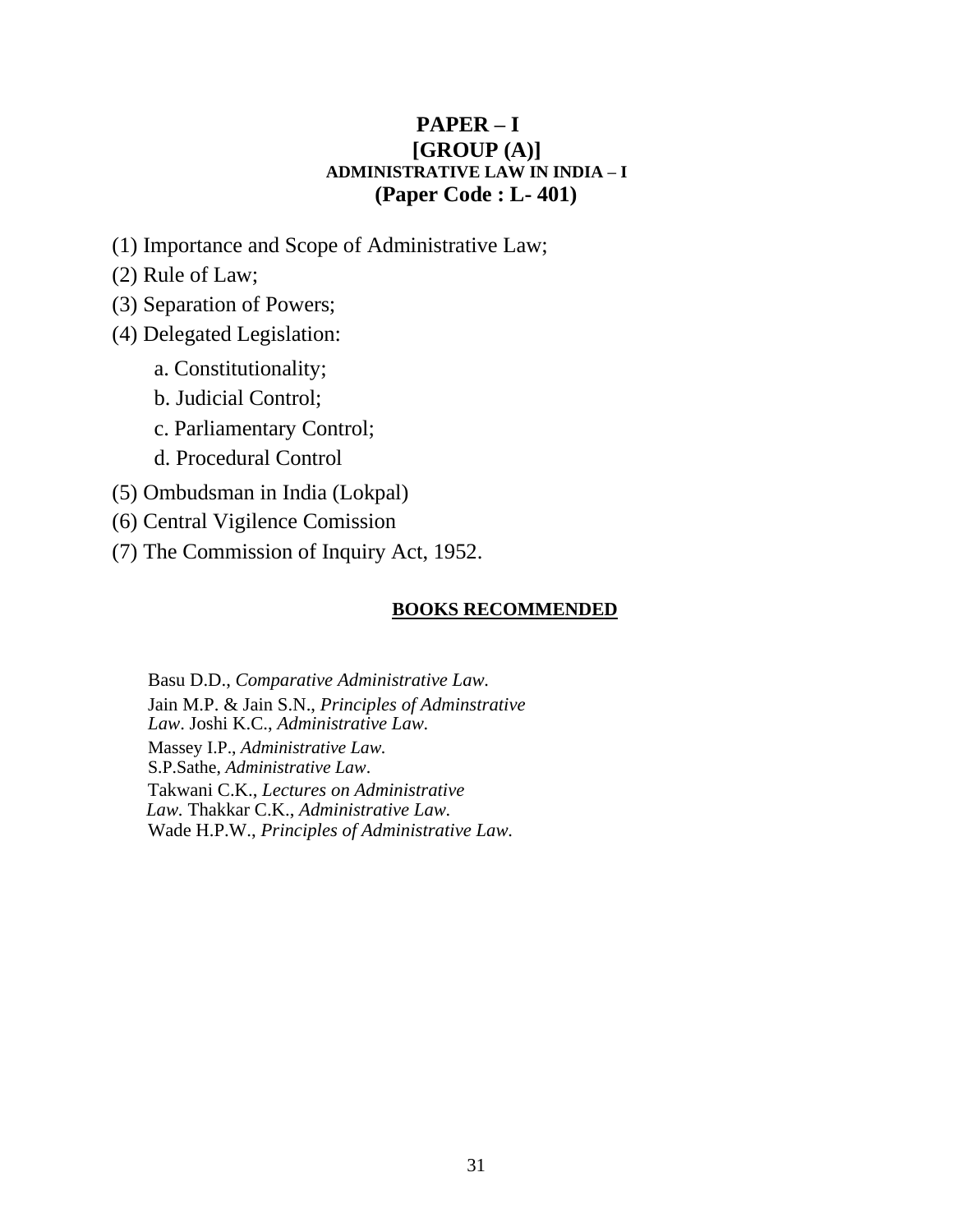#### **PAPER – II [GROUP (A)] ADMINISTRATIVE LAW IN INDIA – II (Paper Code : L- 402)**

(1)Judicial Review of Discretionary Power.

- (2)Writ of Habeas Corpus
- (3)Writ of Mandamus.
- (4)Writ of Certiorari.
- (5)Writ of Prohibition.
- (6) Writ of Quo-warranto.
- (7)Natural Justice: Rule Against Bias, Opportunity of Hearing (Audi alteram partem).
- (8)Administrative Tribunals.
- (9)Domestic Inquiries.
- (10) Administrative Finality.
- (11) Role of Declaratory Decree as Public Law Remedy.
- (12) Role of Injunction as Public Law Remedy.

#### **BOOKS RECOMMENDED**

Basu D.D., *Comparative Administrative Law.* Jain M.P. & Jain S.N., *Principles of Adminstrative Law*. Joshi K.C., *Administrative Law.* Massey I.P., *Administrative Law.* S.P.Sathe, *Administrative Law*. Takwani C.K., *Lectures on Administrative Law.* Thakkar C.K., *Administrative Law.* Wade H.P.W., *Principles of Administrative Law.*

- **DISSERTATION (Code : L- 407) (100 Marks)** : Dissertation will be submitted by the students latest by one month (30 days) from the date of last theory paper of LL.M. IVth Semester examination.
- **VIVA- VOCE (Code : L-408)--- 100 Marks.**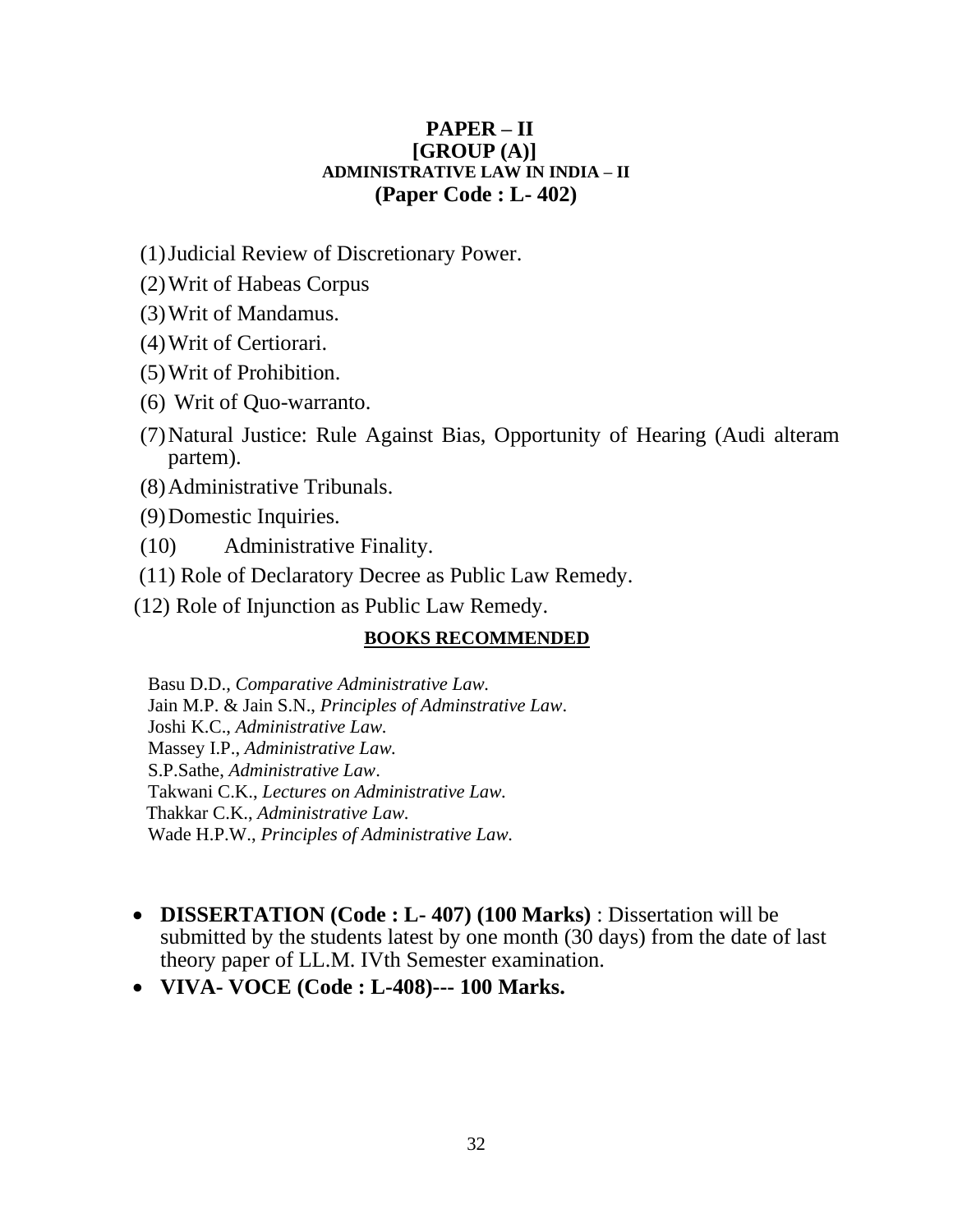# **IVth SEMESTER Syllabus**

## • **GROUP (B) : Business Law Group**

❖ **The Student has to appear in TWO Theory Papers in LL.M. IVth Semester. Each Theory Paper will carry 100 Marks.** 

❖

**The Student will submit his / her Dissertation latest by one month (30 days) from the date of last theory paper of LL.M. IVth Semester. The Dissertation will carry 100 Marks.** 

❖ **The Student will appear in Viva-voce examination in LL.M. IVth Semester which will carry 100 Marks.**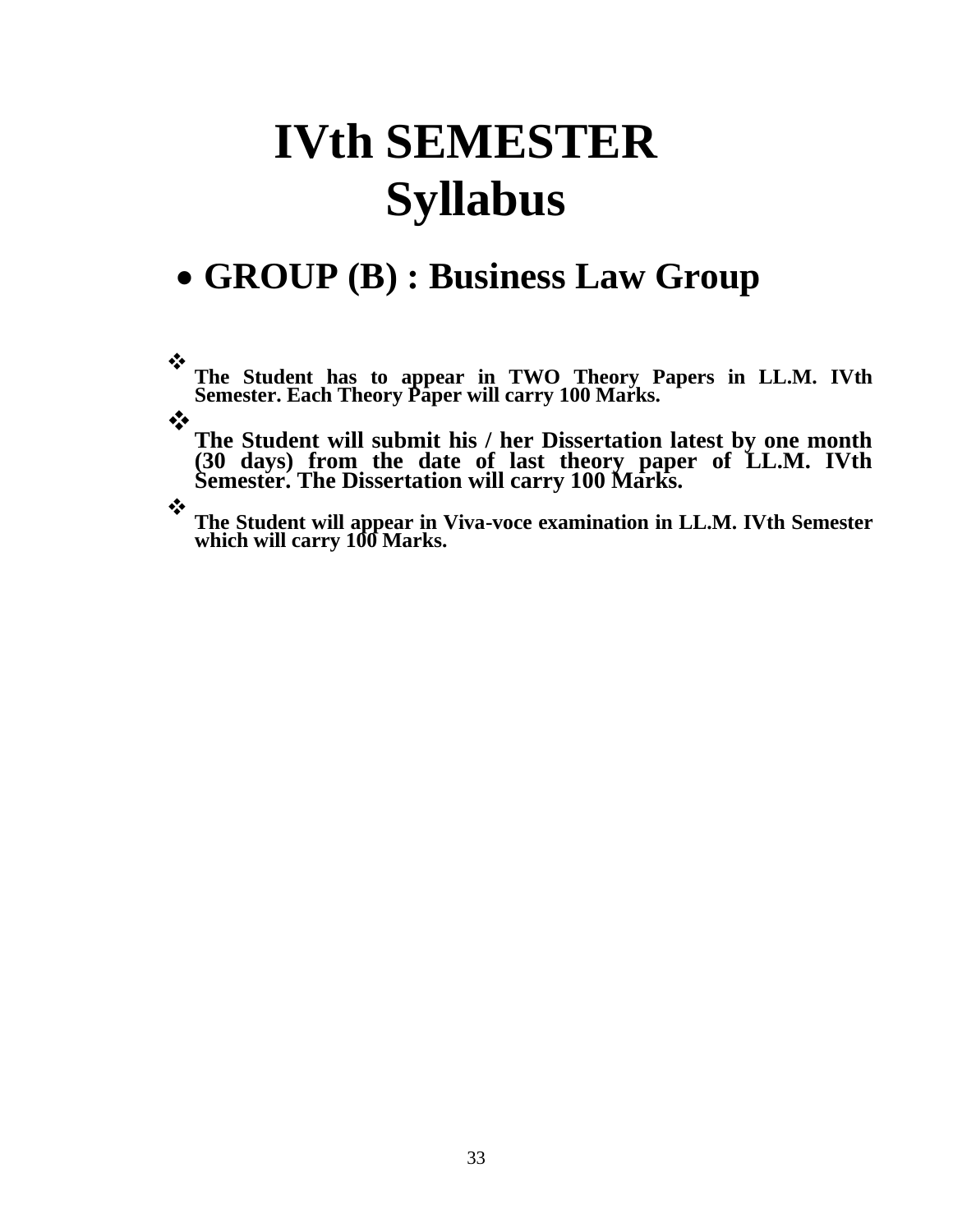#### **PAPER – I [GROUP (B)] INSURANCE LAW (Paper Code : L- 403)**

- 1. Nature and definition of Contract of Insurance.
	- (a) Definition of Contract of Insurance.
	- (b) Contract is 'Aleatory'
	- (c) Contract of utmost good faith.
	- (d) Contract of indemnity.
	- (e) Contract of Wager.
- 2. Insurable interest:
	- (a) Nature of insurable interest
	- (b) Time or duration of interest
	- (c) Insurable interest and Life insurance.
	- (d) Insurable interest and Fire insurance.
- 3. The Risk:
	- (a) Meaning of risk
	- (b) Scope of risk
	- (c) Application of rule in various classes of insurance
	- (d) The elements of risk
	- (e) The alteration of the risk
- 4. The Insurance Regulatory and Development Authority:
	- (a) Establishment
	- (b) Composition
	- (c) Duties, powers and functions.

#### **BOOKS RECOMMENDED**

Mishra M.N., *Principles of Insurance and Practices.* Mishra M.N., *Principles of Insurance.* Rao C.R., *Treaties on the Law of Insuranc.* Singh Brij Nandan, *Insurance Law.* Ray R.M., *Life Insurance in India*. Singh Avtar, *Law of Insurance.*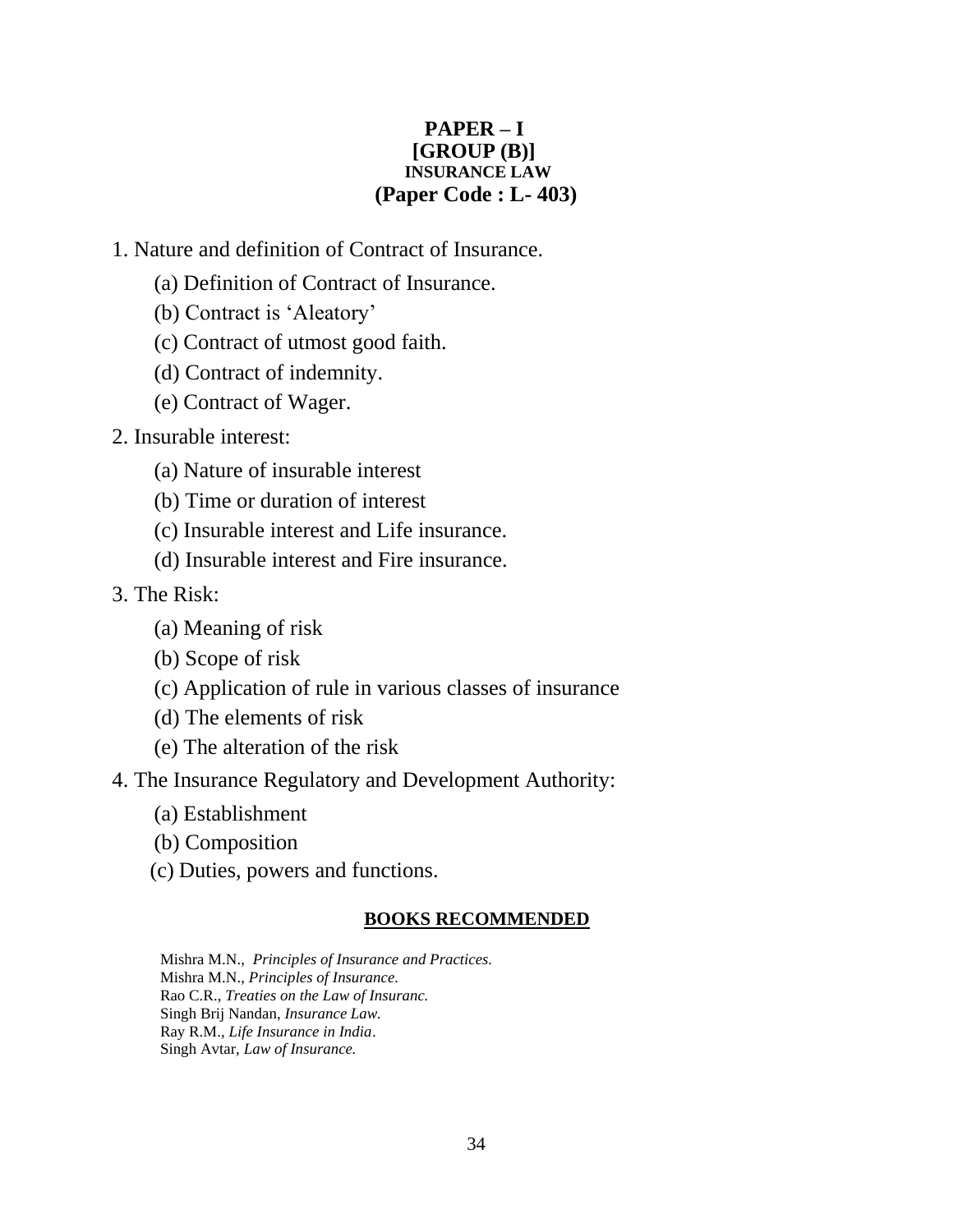#### **PAPER – II [GROUP (B)] INTERNATIONAL TRADE LAW (Paper Code : L- 404)**

**(1) International Trade and Trading Blocks:** Theory and policy, Institutionalisation of international trade, pre general agreement on tariff and trade (Gatti), Establishment of World Trade Organization (WTO). **(2) Establishment of World Trade Organization, WTO and Tariff Restrictions, WTO and non-tariff restrictions: (3) Competition law and International Trade**:Interface between trade and competition, International aspects of competition policy, competition and consumer protection, regulation of anti-competition activities, multinational corporations and competition in international trade. **(4) Settlement of Disputes under World Trade Orginisation:**Dispute settlement under would trade orginisation rules, regulations and procedures relation to settlement of disputes under world trade orginisation. **(5) International Commercial Arbitration:** International commercial contract and International commercial arbitration, Agreement, Procedure for International commercial Arbitration, International commercial institution.

**(6) Regulations on Investments:** Borrowing and landing of money and foreign currency, Immovable property, Purchase abroad, Establishment of business outside, Investment in Indian banks, Repatriation and surrender of foreign securities.

#### **BOOKS RECOMMENDED**

Kaul Krishan, Avtar, *The General Agreement on Tariffs and Trade/World Trade Organization-Law, Economics and Politics.* Carr, Indira : *Principles of International Trade Law.* Charley, Janetle : *International Trade Law.* Motiwal O.P., *International Trade- The Law and Practice.* Bhalla Raj, *International Trade Law: Theory & Practice.* Lowenfield A., *Law of International Trade.* Goyal Arun, *WTO in New Millennium*. Bagchi Jayanta, *World Trade Organization.* Rao M.B. & Guru Manjula, *WTO and International Trade.*

- **DISSERTATION (Code : L- 407) (100 Marks)** : Dissertation will be submitted by the students latest by one month (30 days) from the date of last theory paper of LL.M. IVth Semester examination.
- **VIVA- VOCE (Code : L-408)--- 100 Marks**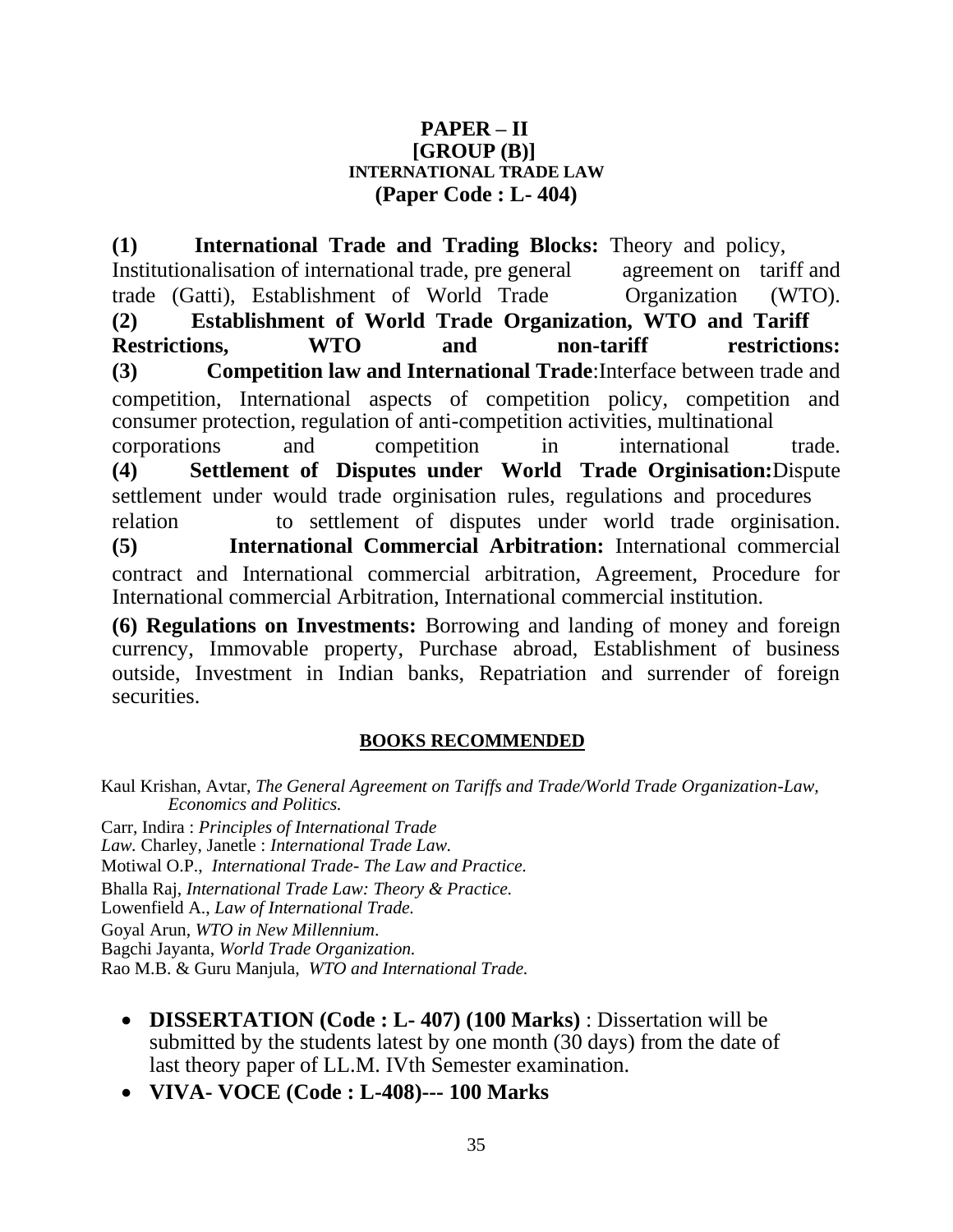# **IVth SEMESTER Syllabus**

### • **GROUP (C) : TORTS AND CRIMINAL LAW GROUP**

❖ **The Student has to appear in TWO Theory Papers in LL.M. IVth Semester. Each Theory Paper will carry 100 Marks.** 

❖

**The Student will submit his / her Dissertation latest by one month (30 days) from the date of last theory paper of LL.M. IVth Semester. The Dissertation will carry 100 Marks.** 

❖ **The Student will appear in Viva-voce examination in LL.M. IVth Semester which will carry 100 Marks.**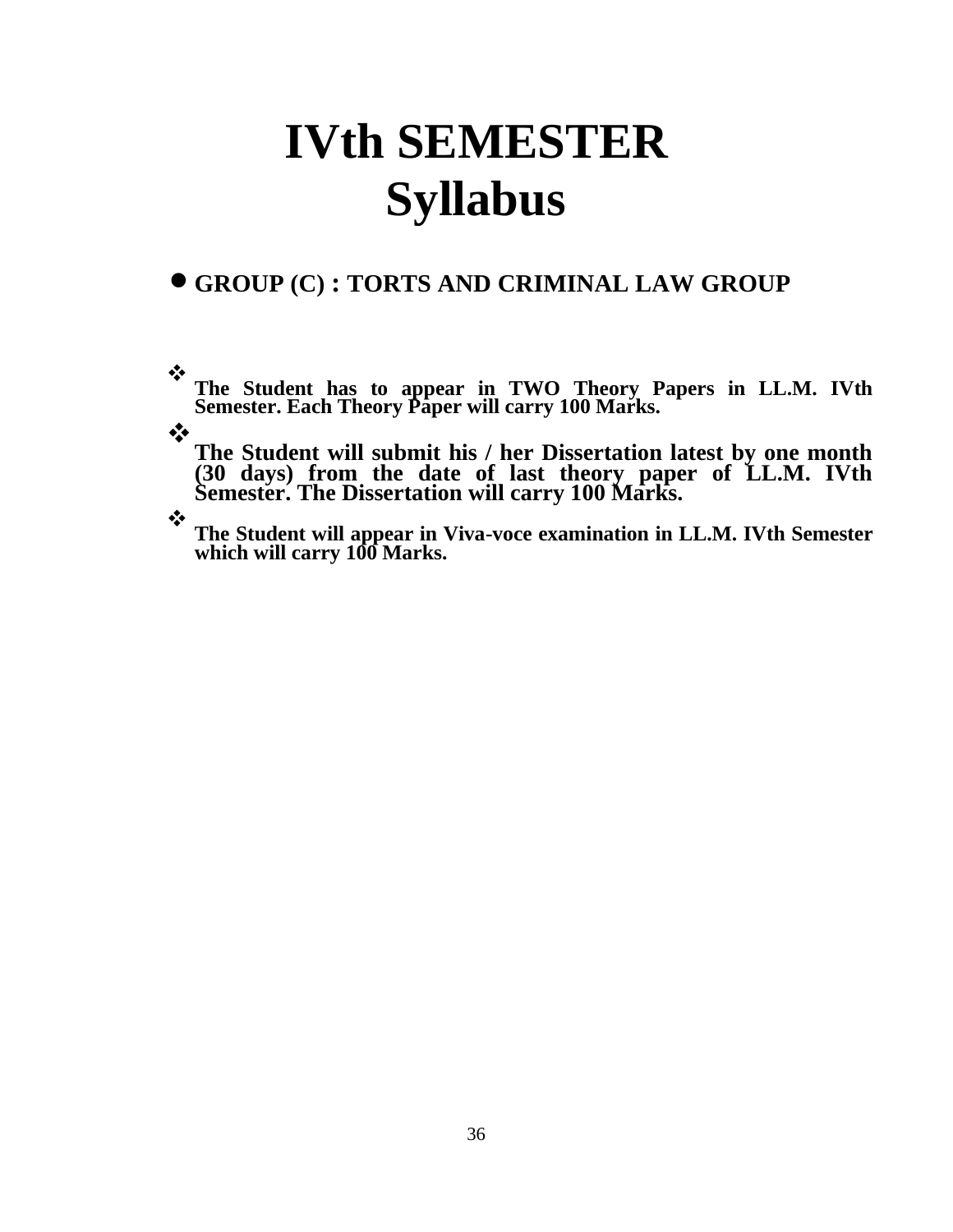#### **PAPER – I [GROUP (C)] DEVELOPMENT OF LAW OF TORTS AND GENERAL TORTS (Paper Code : L- 405)**

- 1. Evolution of Law of Torts
- 2. Definition, nature, scope and objects
- 3. Principles of liability in torts
- 4. Justification in Tort
- 5. Extinguishment of liability in certain situations
- 6. Standing
- 7. Vicarious liability
- 8. Doctrine of sovereignty and its relevance in India.
- 9. Absolute Strict liability
- 10. Legal Remedies

#### **BOOKS RECOMMENDED**

Bangia R.K., *The Law of Torts*. Kapoor S.K., *Law of Torts*. Lal Rattan & Lal Dhiraj, *The Law of Torts.* Paranjape N.V., *Law of Torts.* Salmond W.G., *Law of Torts*. Winfield and Jolowicz, *Torts.*